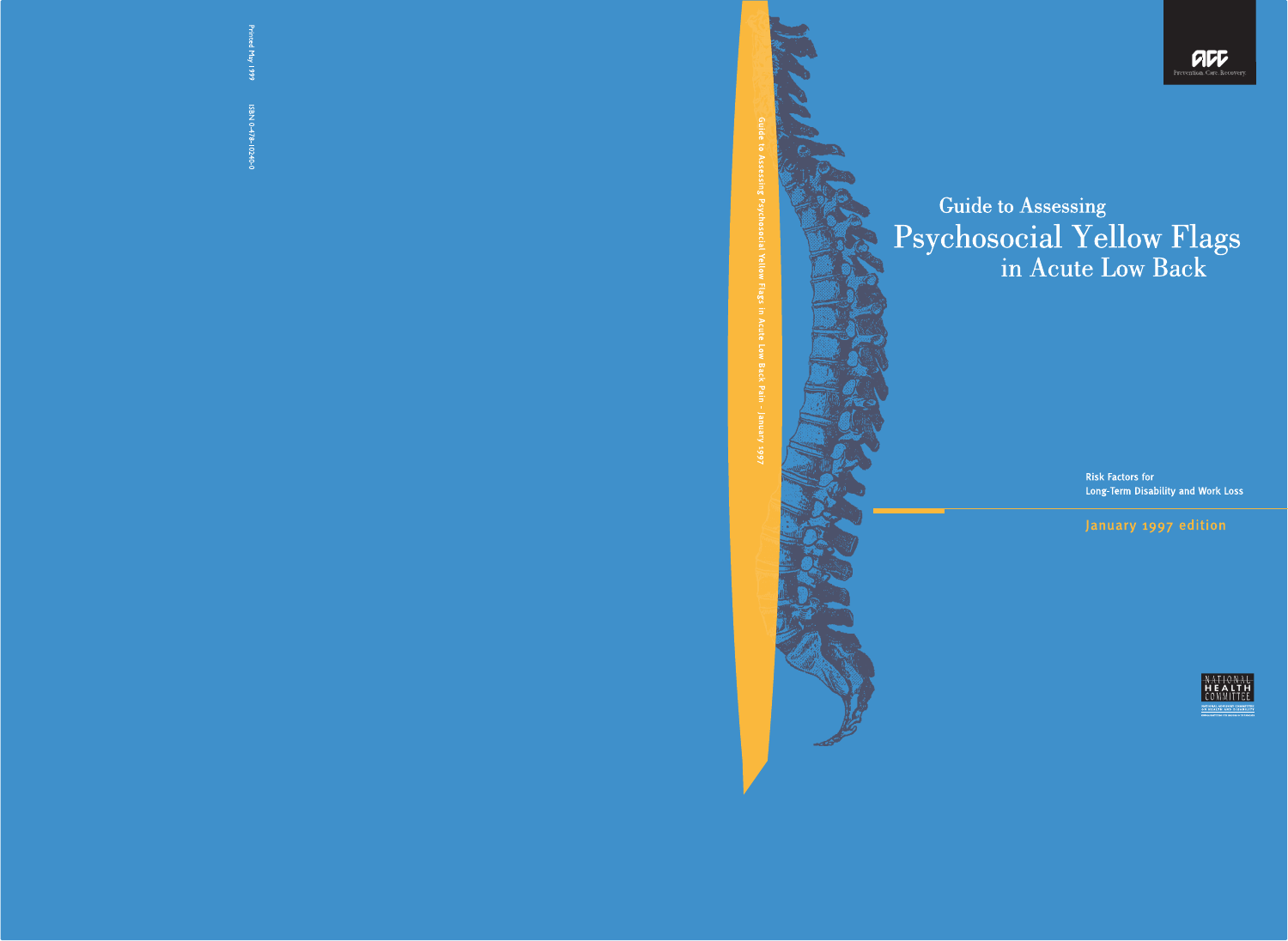## January 1997 edition

#### Prepared by

National Advisory Committee on Health and Disability Hunga kaititiro i te Hauora o Te Tangata Ministry of Health

Manatu Hauora

PO Box 5013, Wellington, New Zealand

Telephone o-4-496 2000, Facsimile 0-4-496 2050

**Accident Compensation Corporation** PO Box 242, Wellington, New Zealand Telephone 0-4-918 7700, Facsimile 0-4-918 7701 www.acc.co.nz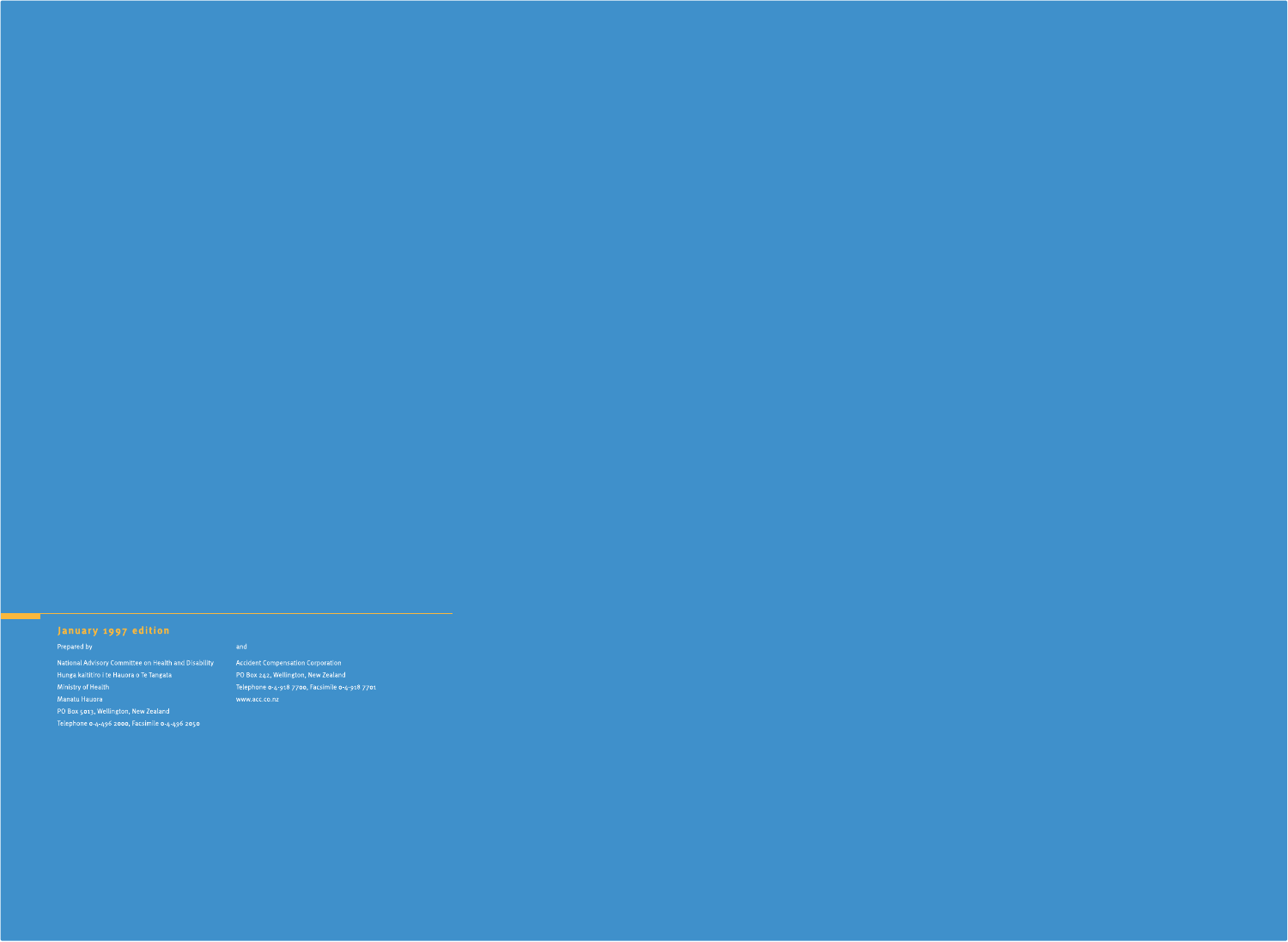## Guide to *Assessing Psychosocial Yellow Flags in Acute Low Back Pain:*

Risk Factors for Long-Term Disability and Work Loss

This guide is to be used in conjunction with the *New Zealand Acute Low Back Pain Guide.* It provides an overview of risk factors for long-term disability and work loss, and an outline of methods to assess these. Identification of those At Risk should lead to appropriate early management targeted towards the prevention of chronic pain and disability.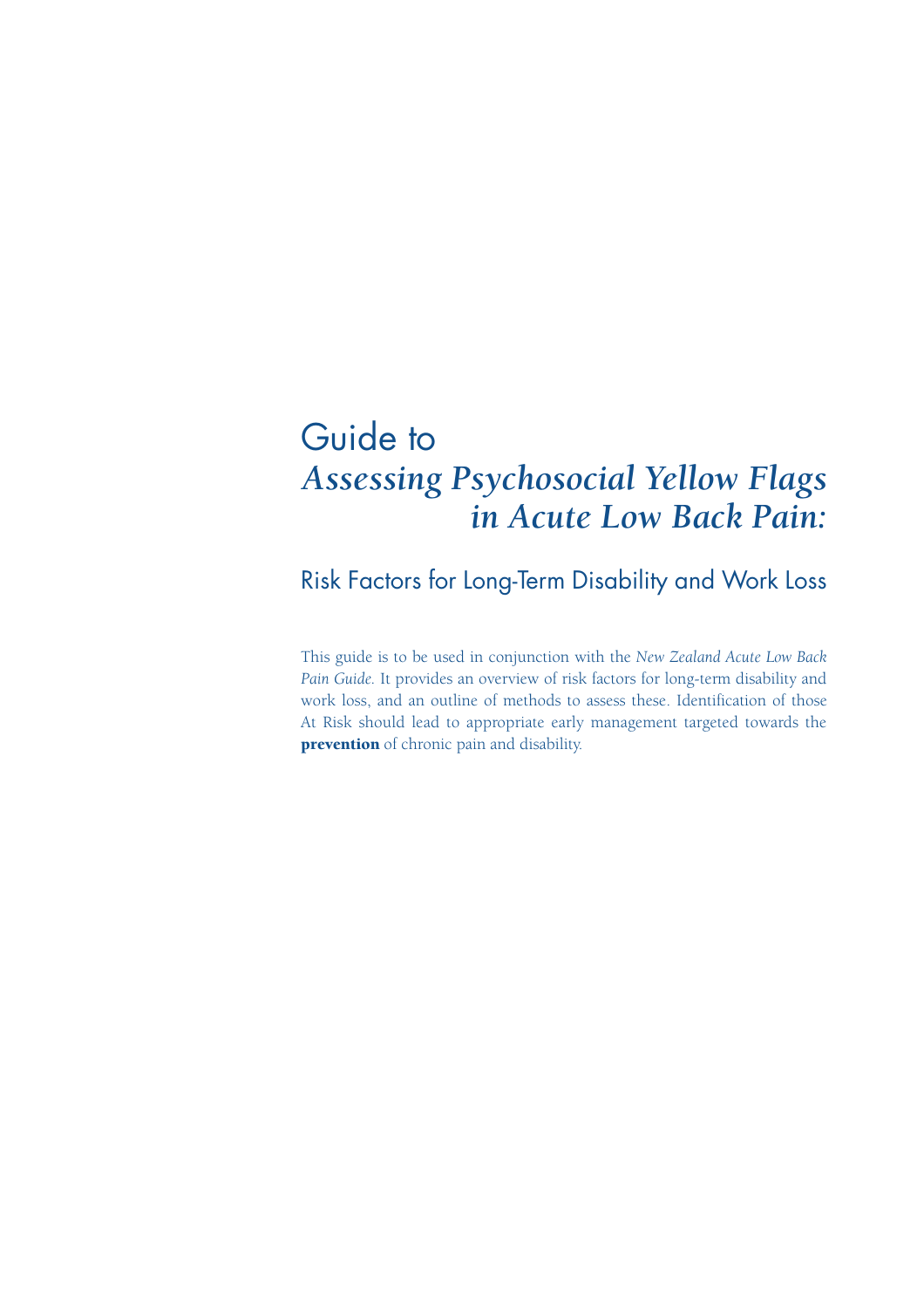## **Contents**

| What are Psychosocial Yellow Flags?  1                                                                                                                                                                                                                                                             |
|----------------------------------------------------------------------------------------------------------------------------------------------------------------------------------------------------------------------------------------------------------------------------------------------------|
| Why is there a need for Psychosocial Yellow Flags                                                                                                                                                                                                                                                  |
|                                                                                                                                                                                                                                                                                                    |
| <b>Goals of assessing Psychosocial Yellow Flags 4</b>                                                                                                                                                                                                                                              |
| How to judge if a person is At Risk  5                                                                                                                                                                                                                                                             |
| How to assess Psychosocial Yellow Flags  6                                                                                                                                                                                                                                                         |
| <b>Acute Low Back Pain Screening Questionnaire  8</b><br>Table 1: Acute Low Back Pain Screening Questionnaire -<br>to predict risk of long-term work loss (Linton &<br><b>Clinical assessment of Psychosocial Yellow Flags 11</b><br>Table 2: Clinical assessment of Psychosocial Yellow Flags  11 |
| What can be done to help somebody who is<br>What are the consequences of missing Psychosocial                                                                                                                                                                                                      |
|                                                                                                                                                                                                                                                                                                    |
| What are the consequences of over-identifying                                                                                                                                                                                                                                                      |
|                                                                                                                                                                                                                                                                                                    |
|                                                                                                                                                                                                                                                                                                    |
|                                                                                                                                                                                                                                                                                                    |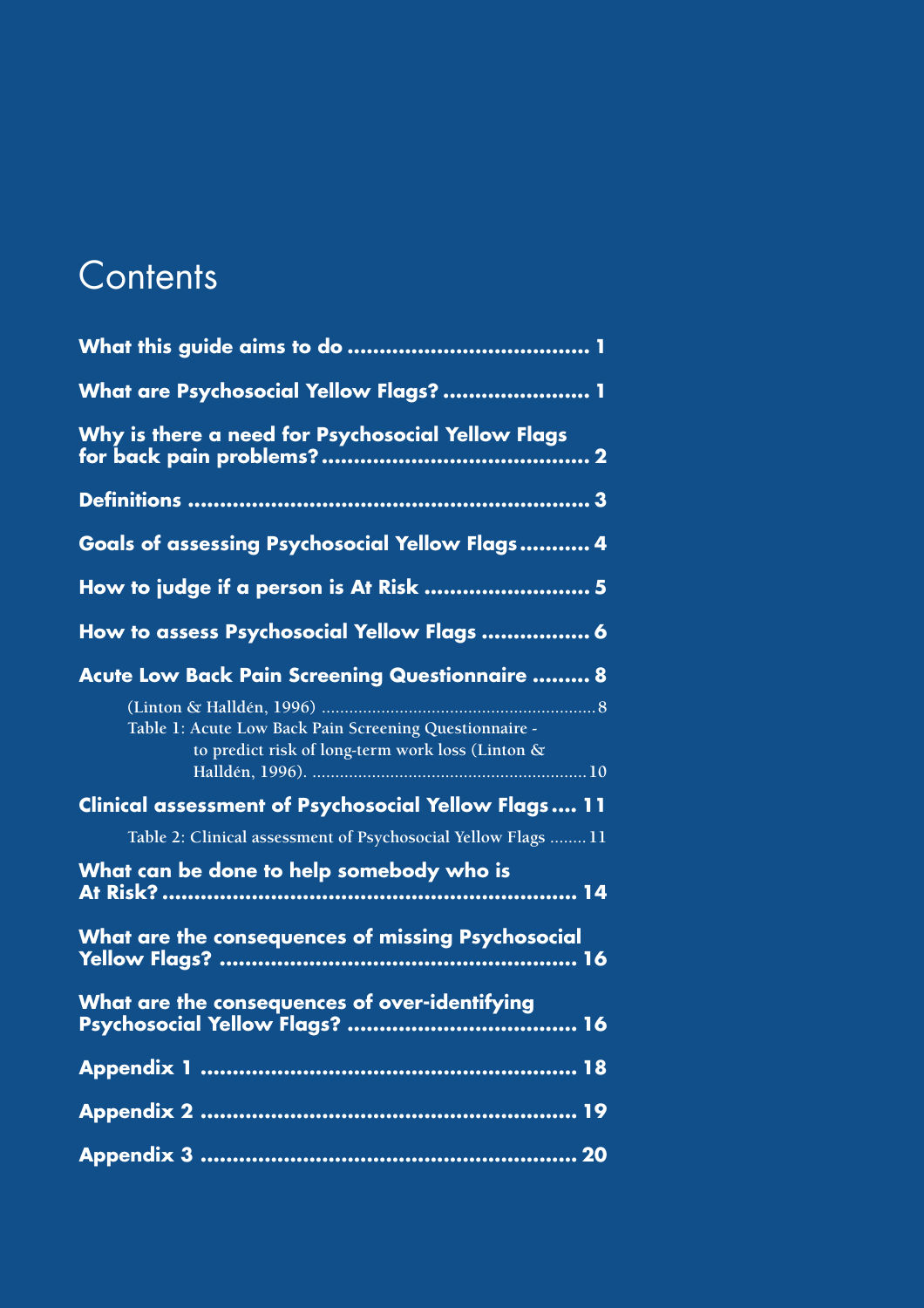## **What this guide aims to do**

This guide complements the *New Zealand Acute Low Back Pain Guide* and is intended for use in conjunction with it. This guide describes 'Yellow Flags'; psychosocial factors that are likely to increase the risk of an individual with acute low back pain developing prolonged pain and disability causing work loss, and associated loss of quality of life. It aims to:

- provide a method of screening for psychosocial factors
- provide a systematic approach to assessing psychosocial factors
- suggest strategies for better management of those with acute low back pain who have 'Yellow Flags' indicating increased risks of chronicity

This guide is **not** intended to be a rigid prescription and will permit flexibility and choice, allowing the exercise of good clinical judgement according to the particular circumstances of the patient. The management suggestions outlined in this document are based on the best available evidence to date.

## **What are Psychosocial Yellow Flags?**

'Yellow Flags' are factors that increase the risk of developing, or perpetuating long-term disability and work loss associated with low back pain.

Psychosocial 'Yellow Flags' are similar to the 'Red Flags' in the *New Zealand Acute Low Back Pain Guide.* Psychosocial factors are explained in more detail in Appendix 1.

Yellow and Red Flags can be thought of in this way:

- Yellow Flags = psychosocial risk factors
- Red Flags = physical risk factors

Identification of risk factors should lead to appropriate intervention. Red Flags should lead to appropriate medical intervention; Yellow Flags to appropriate cognitive and behavioural management.

The significance of a particular factor is relative. Immediate notice should be taken if an important Red Flag is present, and consideration given to an appropriate response. The same is true for the Yellow Flags.

Assessing the presence of Yellow Flags should produce two key outcomes:

- a decision as to whether more detailed assessment is needed
- identification of any salient factors that can become the subject of specific intervention, thus saving time and helping to concentrate the use of resources

Red and Yellow Flags are not exclusive - an individual patient may require intervention in both areas concurrently.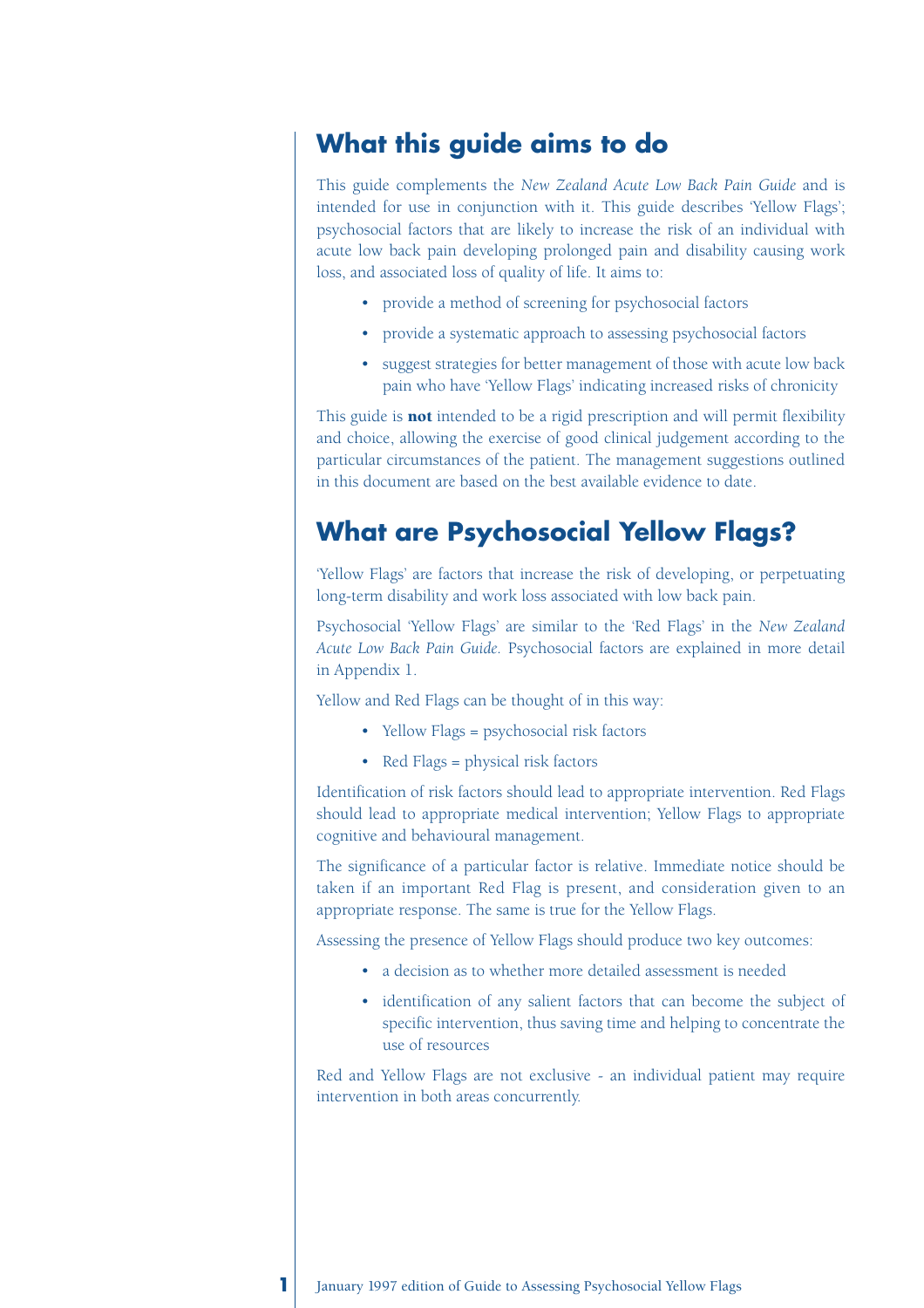## **Why is there a need for Psychosocial Yellow Flags for back pain problems?**

Low back pain problems, especially when they are long-term or chronic, are common in our society and produce extensive human suffering. New Zealand has experienced a steady rise in the number of people who leave the work force with back pain. It is of concern that there is an increased proportion who do not recover normal function and activity for longer and longer periods.

The research literature on risk factors for long-term work disability is inconsistent or lacking for many chronic painful conditions, except low back pain, which has received a great deal of attention and empirical research over the last 5 years. Most of the known risk factors are psychosocial, which implies the possibility of appropriate intervention, especially where specific individuals are recognised as being At Risk.

#### **Who is At Risk?**

An individual may be considered At Risk if they have a clinical presentation that includes one or more very strong indicators of risk, or several less important factors that might be cumulative.

#### **Definitions of primary, secondary and tertiary prevention**

It has been concluded that efforts at every stage can be made towards **prevention** of long-term disability associated with low back pain, including work loss.

#### Primary prevention:

elimination or minimisation of risks to health or well-being. It is an attempt to determine factors that cause disabling low back disability and then create programmes to prevent these situations from ever occurring.

#### Secondary prevention:

alleviation of the symptoms of ill health or injury, minimising residual disability and eliminating, or at least minimising, factors that may cause recurrence. It is an attempt to maximise recovery once the condition has occurred and then prevent its recurrence. Secondary prevention emphasises the prevention of excess pain behaviour, the sick role, inactivity syndromes, reinjury, recurrences, complications, psychosocial sequelae, long-term disability and work loss.

#### Tertiary prevention:

rehabilitation of those with disabilities to as full function as possible and modification of the workplace to accommodate any residual disability. It is applied after the patient has become disabled. The goal is to return to function and patient acceptance of residual impairment(s); this may in some instances require work site modification.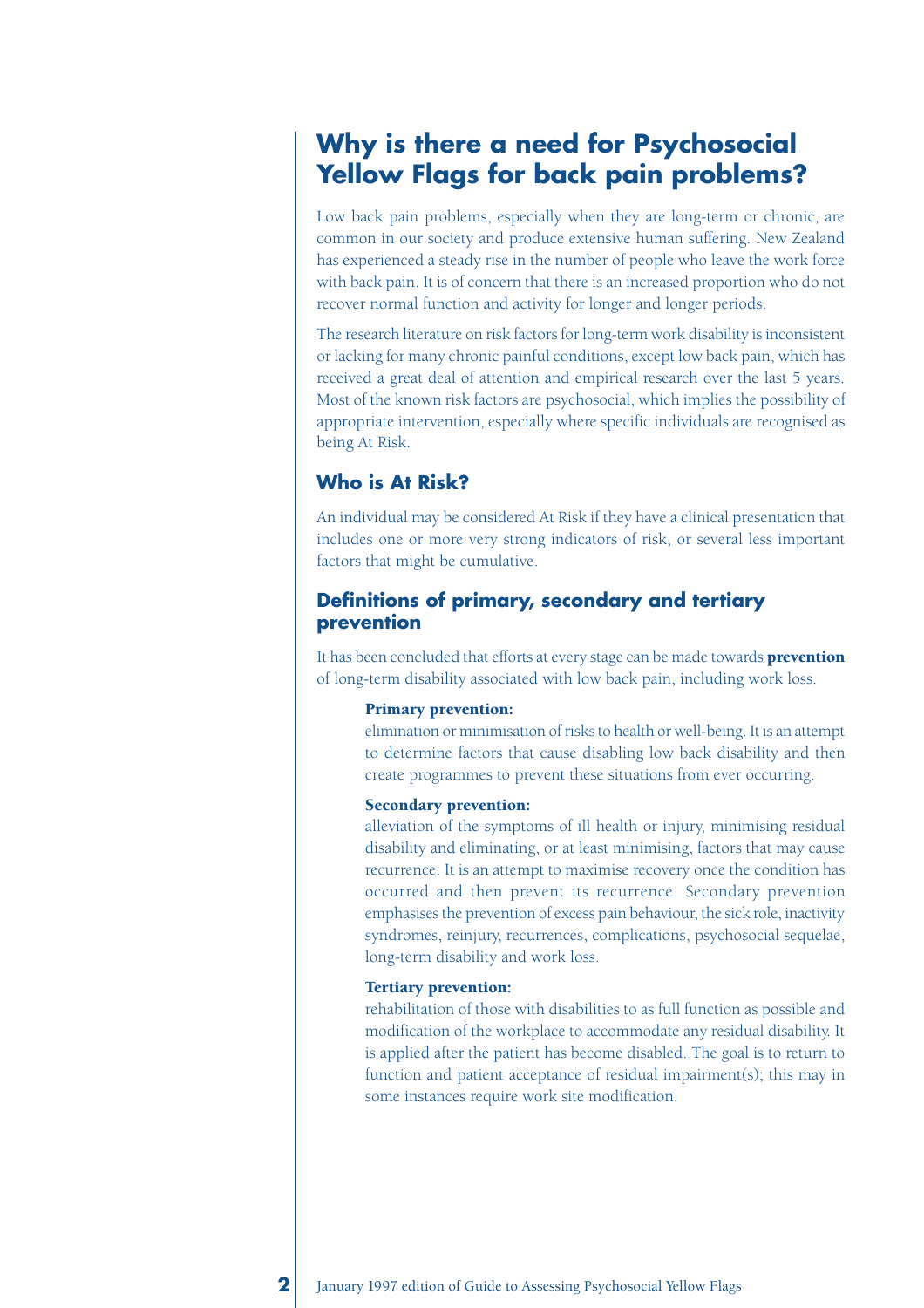

#### **The focus of this guide is on secondary prevention**

Secondary prevention aims to prevent:

- excess pain behaviour, sick role, inactivity syndromes
- reinjury, recurrences
- complications, psychosocial sequelae, long-term disability, work loss

## **Definitions**

Before proceeding to assess Yellow Flags, treatment providers need to carefully differentiate between the presentations of acute, recurrent and chronic back pain, since the risk factors for developing long-term problems may differ even though there is considerable overlap.

#### Acute low back problems:

activity intolerance due to lower back or back and leg symptoms lasting less than 3 months.

#### Recurrent low back problems:

episodes of acute low back problems lasting less than 3 months but recurring after a period of time without low back symptoms sufficient to restrict activity or function.

#### Chronic low back problems:

activity intolerance due to lower back or back and leg symptoms lasting more than 3 months.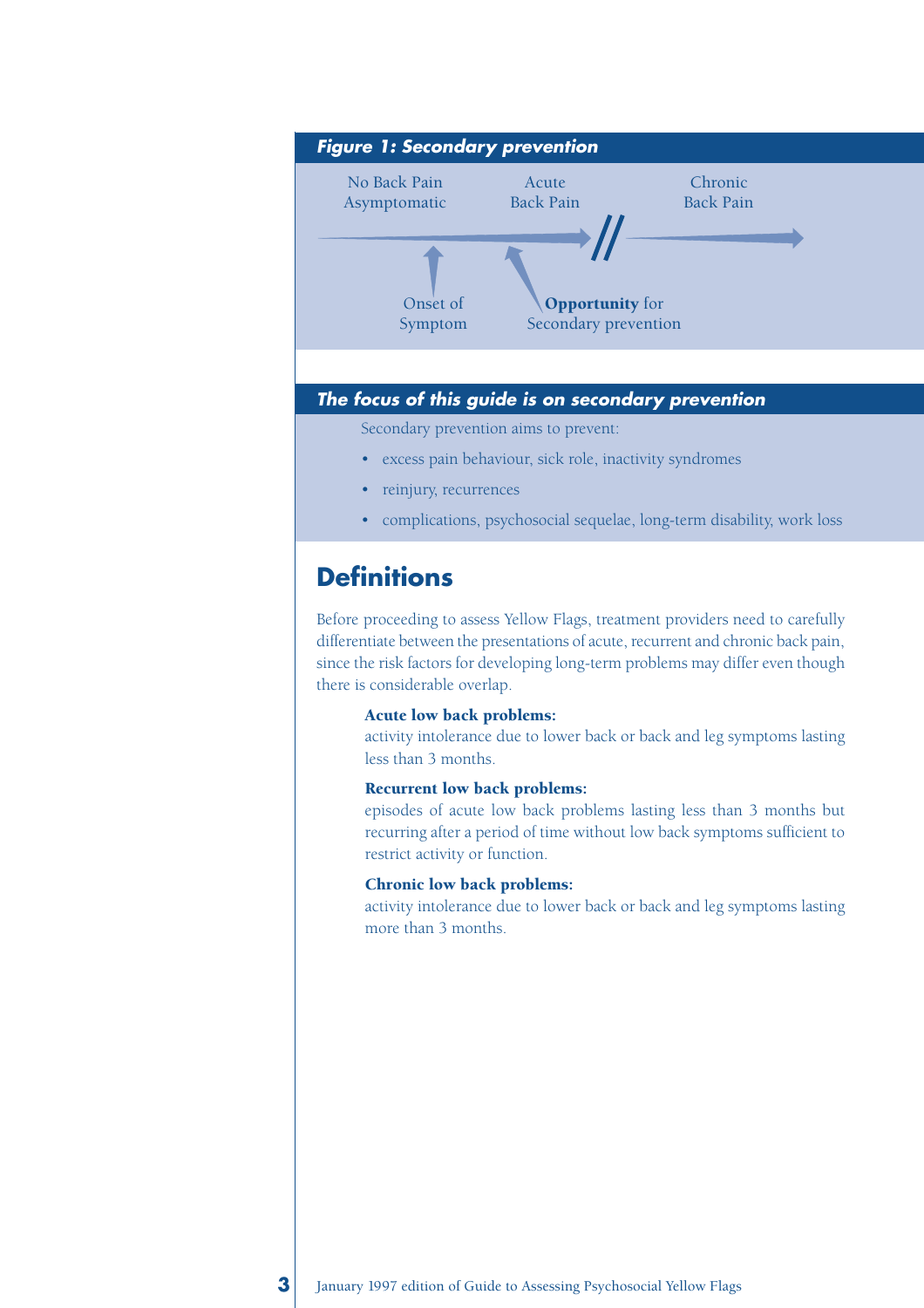## **Goals of assessing Psychosocial Yellow Flags**

The three main consequences of back problems are:

- pain
- disability, limitation in function including activities of daily living
- reduced productive activity, including work loss

#### **Pain**

Attempts to prevent the development of chronic pain through physiological or pharmacological interventions in the acute phase have been relatively ineffective. Research to date can be summarised by stating that inadequate control of acute (nociceptive) pain may increase the risk of chronic pain.

#### **Disability**

Preventing loss of function, reduced activity, distress and low mood is an important, yet distinct goal. These factors are critical to a person's quality of life and general well-being. It has been repeatedly demonstrated that these factors can be modified in patients with chronic back pain. It is therefore strongly suggested that treatment providers must prevent any tendency for significant withdrawal from activity being established in any acute episode.

#### **Work loss**

The probability of successfully returning to work in the early stages of an acute episode depends on the quality of management, as described in this guide. If the episode goes on longer the probability of returning to work reduces. The likelihood of return to any work is even smaller if the person loses their employment, and has to re-enter the job market.

#### **Prevention**

Long-term disability and work loss are associated with profound suffering and negative effects on patients, their families and society. Once established they are difficult to undo. Current evidence indicates that to be effective, preventive strategies must be initiated at a much **earlier** stage than was previously thought. Enabling people to keep active in order to maintain work skills and relationships is an important outcome.

Most of the known risk factors for long-term disability, inactivity and work loss are psychosocial. Therefore, the key goal is to identify Yellow Flags that increase the risk of these problems developing. Health professionals can subsequently **target** effective early management to prevent onset of these problems.

Please note that it is important to avoid pejorative labelling of patients with Yellow Flags (see Appendix 2) as this will have a negative impact on management. Their use is intended to encourage treatment providers to **prevent** the onset of long-term problems in At Risk patients by interventions appropriate to the underlying cause.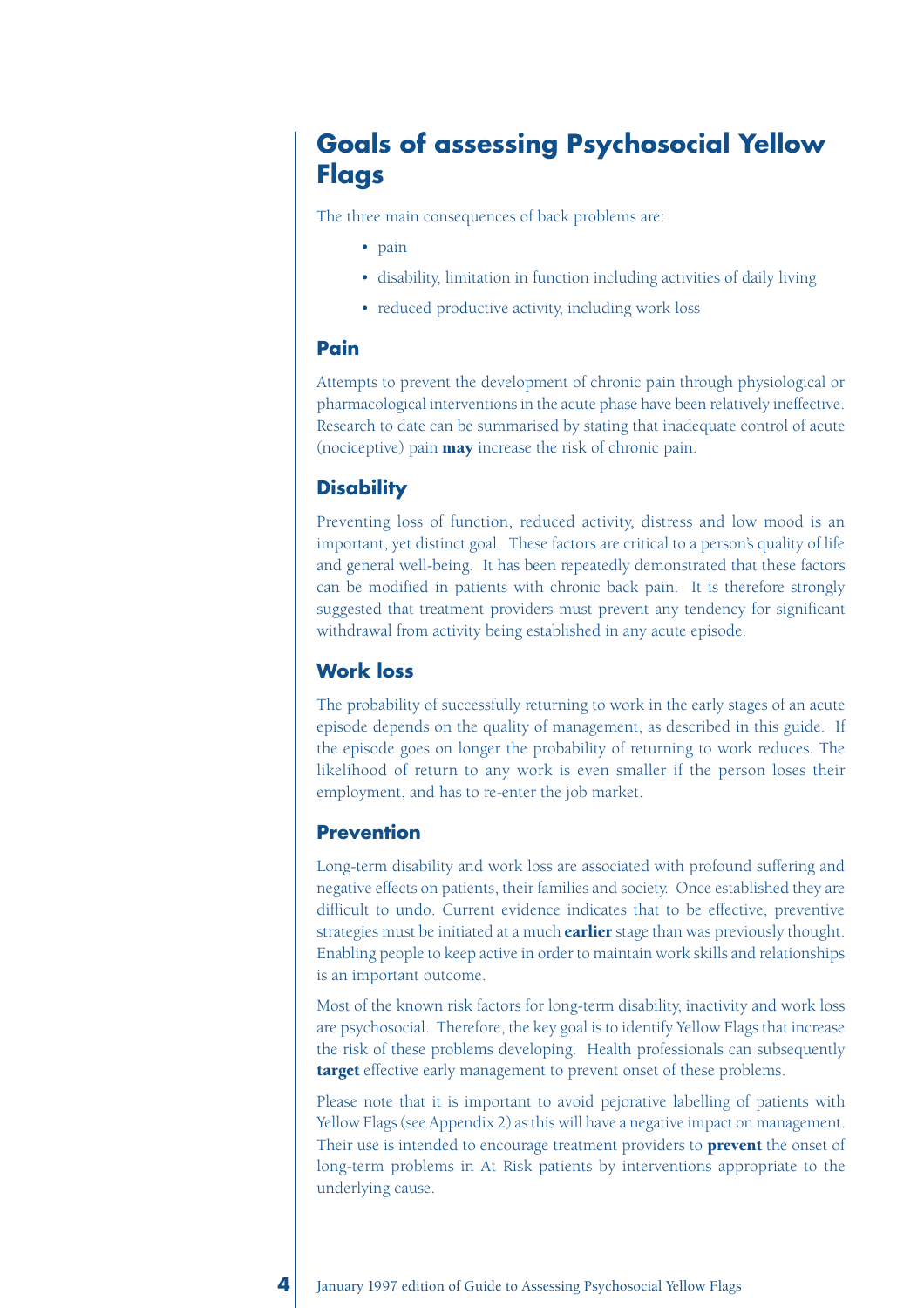## **How to judge if a person is At Risk**

A person may be At Risk if:

- there is a cluster of a few very salient factors
- there is a group of several less important factors that combine cumulatively

There is good agreement that the following factors are important and consistently predict poor outcomes:

- presence of a belief that back pain is harmful or potentially severely disabling
- fear-avoidance behaviour (avoiding a movement or activity due to misplaced anticipation of pain) and reduced activity levels
- tendency to low mood and withdrawal from social interaction
- an expectation that passive treatments rather than active participation will help

Suggested questions (to be phrased in treatment provider's own words):

- Have you had time off work in the past with back pain?
- What do you understand is the cause of your back pain?
- What are you expecting will help you?
- How is your employer responding to your back pain? Your co-workers? Your family?
- What are you doing to cope with back pain?
- Do you think that you will return to work? When?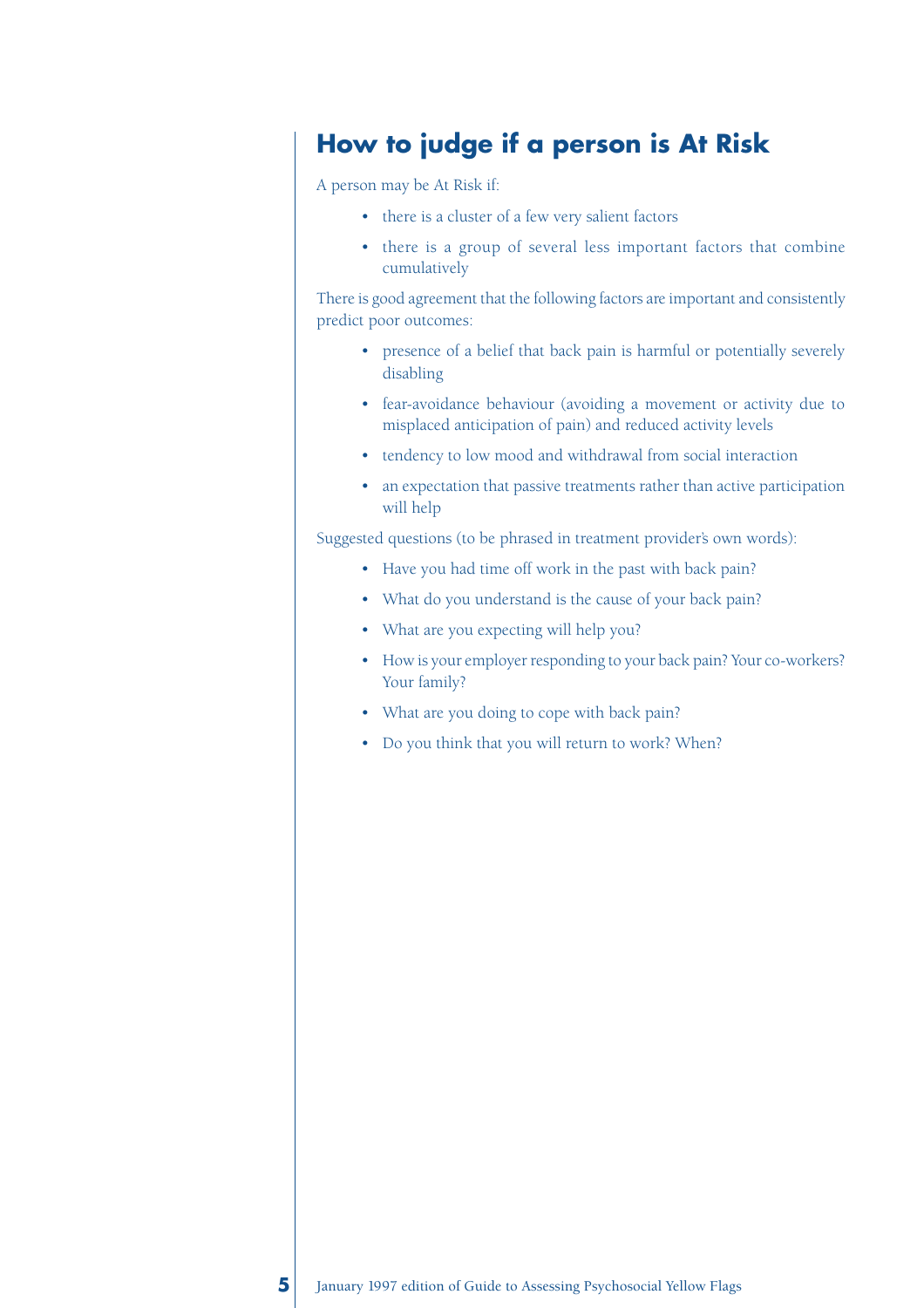## **How to assess Psychosocial Yellow Flags**

A detailed discussion of methods to identify Yellow Flags is given in Appendix 3.

- If large numbers need to be screened quickly there is little choice but to use a questionnaire. Problems may arise with managing the potentially large number of At Risk people identified. It is necessary to minimise the number of false positives (those the screening test identifies who are not actually At Risk).
- If the goal is the most accurate identification of Yellow Flags prior to intervention, clinical assessment is preferred. Suitably skilled clinicians with adequate time must be available.
- The two-stage approach shown in Figure 2 is recommended if the numbers are large and skilled assessment staff are in short supply. The questionnaire can be used to screen for those needing further assessment. In this instance, the number of false negatives (those who have risk factors, but are missed by the screening test) must be minimised.
- To use the screening questionnaire, see Table 1.
- To conduct a clinical assessment for Acute Back Pain, see Table 2.

Clinical assessment of Yellow Flags involves judgements about the relative importance of factors for the individual. Table 2 lists factors under the headings of Attitudes and Beliefs about Back Pain, Behaviours, Compensation Issues, Diagnosis and Treatment, Emotions, Family and Work.

These headings have been used for convenience in an attempt to make the job easier. They are presented in alphabetical order since it is not possible to rank their importance. However, within each category the factors are listed with **the** most important at the top.

Please note, clinical assessment may be supplemented with the questionnaire method (ie the Acute Low Back Pain Screening Questionnaire in Table 1) if that has not already been done. In addition, treatment providers familiar with the administration and interpretation of other pain-specific psychometric measures and assessment tools (such as the Pain Drawing, the Multidimensional Pain Inventory, etc) may choose to employ them. Become familiar with the potential disadvantages of each method to minimise any potential adverse effects.

The list of factors provided here is not exhaustive and for a particular individual the order of importance may vary. A word of caution: some factors may appear to be mutually exclusive, but are not in fact. For example, partners can alternate from being socially punitive (ignoring the problem or expressing frustration about it) to being over-protective in a well intentioned way (and inadvertently encouraging extended rest and withdrawal from activity, or excessive treatment seeking). In other words, both factors may be pertinent.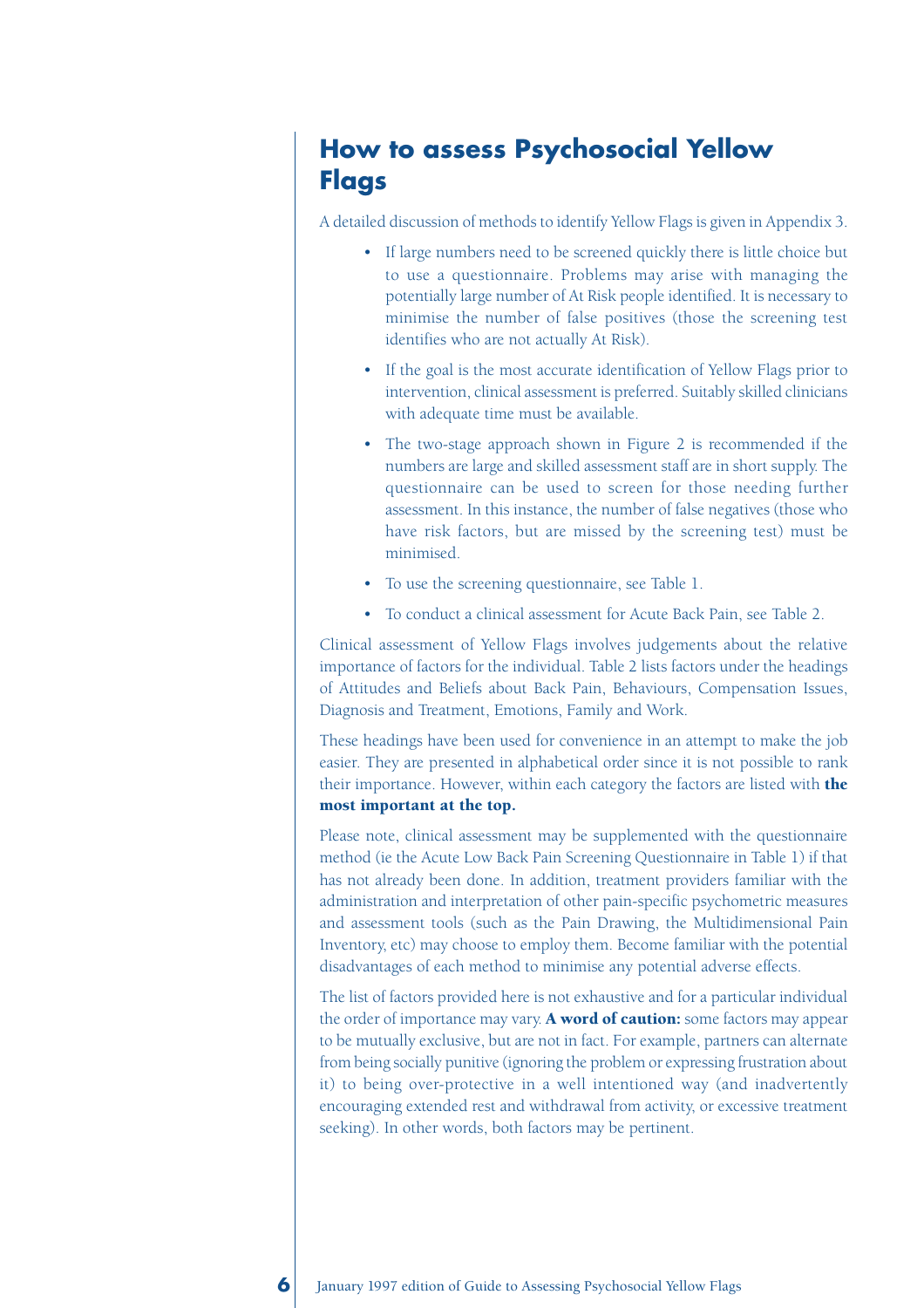

#### **Figure 2: Assessing Psychosocial Yellow Flags**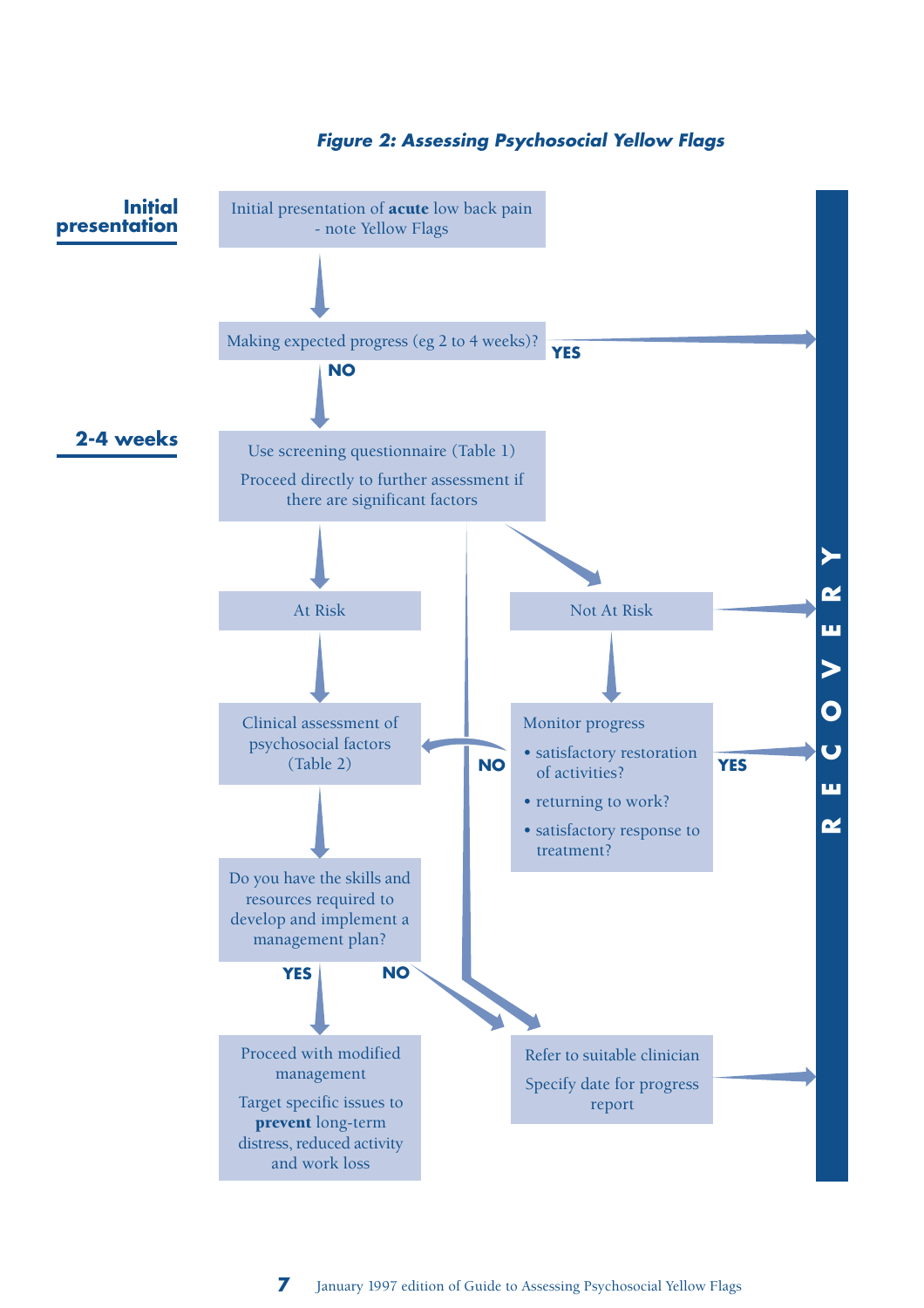## **Acute Low Back Pain Screening Questionnaire**

### **(Linton & Halldén, 1996)**

|    |                                                                                                                                                                                                                                                                                                                              |    |                |                       |                |                 |                        |                          |            |   |                                                                                                                 |  | Today's Date _/_/_/_ |        |  |               |
|----|------------------------------------------------------------------------------------------------------------------------------------------------------------------------------------------------------------------------------------------------------------------------------------------------------------------------------|----|----------------|-----------------------|----------------|-----------------|------------------------|--------------------------|------------|---|-----------------------------------------------------------------------------------------------------------------|--|----------------------|--------|--|---------------|
|    | Name.                                                                                                                                                                                                                                                                                                                        |    |                |                       |                |                 |                        |                          |            |   | and the state of the state of the state of the state of the state of the state of the state of the state of the |  |                      |        |  |               |
|    | Address                                                                                                                                                                                                                                                                                                                      |    |                |                       |                |                 |                        |                          |            |   |                                                                                                                 |  |                      | (home) |  |               |
|    |                                                                                                                                                                                                                                                                                                                              |    |                |                       |                |                 |                        |                          |            |   | (work)                                                                                                          |  |                      |        |  |               |
|    |                                                                                                                                                                                                                                                                                                                              |    |                |                       |                |                 |                        |                          |            |   |                                                                                                                 |  |                      |        |  |               |
|    | These questions and statements apply if you have aches or pains, such as back, shoulder or neck pain. Please read and answer<br>each question carefully. Do not take too long to answer the questions. However, it is important that you answer every<br>question. There is always a response for your particular situation. |    |                |                       |                |                 |                        |                          |            |   |                                                                                                                 |  |                      |        |  |               |
| 1. | What year were you born? 19                                                                                                                                                                                                                                                                                                  |    |                |                       |                |                 |                        |                          |            |   |                                                                                                                 |  |                      |        |  |               |
| 2. | male<br>Are you:<br>female                                                                                                                                                                                                                                                                                                   |    |                |                       |                |                 |                        |                          |            |   |                                                                                                                 |  |                      |        |  |               |
| 3. | Were you born in New Zealand?<br>$\vert$ yes<br>no<br>Where do you have pain? Place a $\checkmark$ for all the appropriate sites.                                                                                                                                                                                            |    |                |                       |                |                 |                        |                          |            |   |                                                                                                                 |  |                      |        |  |               |
| 4. |                                                                                                                                                                                                                                                                                                                              |    |                |                       |                |                 |                        |                          |            |   |                                                                                                                 |  |                      |        |  | $2X$<br>count |
|    | neck                                                                                                                                                                                                                                                                                                                         |    | shoulders      |                       |                | upper back      |                        |                          | lower back |   | $\lvert \lg$                                                                                                    |  |                      |        |  |               |
| 5. | How many days of work have you missed because of pain during the past 18 months? Tick $(\vee)$ one.                                                                                                                                                                                                                          |    |                |                       |                |                 |                        |                          |            |   |                                                                                                                 |  |                      |        |  |               |
|    | $0 \text{ days} [1]$                                                                                                                                                                                                                                                                                                         |    |                | $\Box$ 1-2 days [2]   |                |                 | $\Box$ 3-7 days [3]    |                          |            |   | $ 8-14 \text{ days } [4]$                                                                                       |  | 15-30 days [5]       |        |  |               |
|    | $1$ month $[6]$                                                                                                                                                                                                                                                                                                              |    |                | $\vert$ 2 months [7]  |                |                 | $\vert$ 3-6 months [8] |                          |            |   | 6-12 months [9]                                                                                                 |  | over 1 year [10]     |        |  |               |
| 6. | How long have you had your current pain problem? Tick $(V)$ one.                                                                                                                                                                                                                                                             |    |                |                       |                |                 |                        |                          |            |   |                                                                                                                 |  |                      |        |  |               |
|    | $0-1$ weeks [1]                                                                                                                                                                                                                                                                                                              |    |                | $1-2$ weeks $[2]$     |                |                 |                        | $3-4$ weeks [3]          |            |   | $\Box$ 4-5 weeks [4]                                                                                            |  | 6-8 weeks [5]        |        |  |               |
|    | 9-11 weeks [6]                                                                                                                                                                                                                                                                                                               |    |                | $\Box$ 3-6 months [7] |                |                 |                        | $\bigcup$ 6-9 months [8] |            |   | 9-12 months [9]                                                                                                 |  | over 1 year [10]     |        |  |               |
| 7. | Is your work heavy or monotonous? Circle the best alternative.                                                                                                                                                                                                                                                               |    |                |                       |                |                 |                        |                          |            |   |                                                                                                                 |  |                      |        |  |               |
|    | $\Omega$                                                                                                                                                                                                                                                                                                                     | T  | $\overline{2}$ | 3                     | $\overline{4}$ | 5 <sup>5</sup>  | 6                      | $\overline{7}$           | 8          | 9 | 10                                                                                                              |  |                      |        |  |               |
|    | Not at all                                                                                                                                                                                                                                                                                                                   |    |                |                       |                |                 |                        |                          |            |   | Extremely                                                                                                       |  |                      |        |  |               |
| 8. | How would you rate the pain that you have had during the past week? Circle one.                                                                                                                                                                                                                                              |    |                |                       |                |                 |                        |                          |            |   |                                                                                                                 |  |                      |        |  |               |
|    | $\Omega$<br>No pain                                                                                                                                                                                                                                                                                                          | T. | $\overline{2}$ | 3                     | $\overline{4}$ | $5\overline{)}$ | 6                      | $\mathcal{I}$            | 8          | 9 | 10<br>Pain as bad                                                                                               |  |                      |        |  |               |
|    |                                                                                                                                                                                                                                                                                                                              |    |                |                       |                |                 |                        |                          |            |   | as it could be                                                                                                  |  |                      |        |  |               |
|    | 9. In the past three months, on average, how bad was your pain? Circle one.                                                                                                                                                                                                                                                  |    |                |                       |                |                 |                        |                          |            |   |                                                                                                                 |  |                      |        |  |               |
|    | $\mathbf{0}$                                                                                                                                                                                                                                                                                                                 | 1  | $\overline{2}$ | 3                     | $\overline{4}$ | 5               | 6                      | $\mathcal{I}$            | 8          | 9 | 10                                                                                                              |  |                      |        |  |               |
|    | No pain                                                                                                                                                                                                                                                                                                                      |    |                |                       |                |                 |                        |                          |            |   | Pain as bad<br>as it could be                                                                                   |  |                      |        |  |               |
|    | 10. How often would you say that you have experienced pain episodes, on average, during the past 3 months? Circle one.                                                                                                                                                                                                       |    |                |                       |                |                 |                        |                          |            |   |                                                                                                                 |  |                      |        |  |               |
|    | $\Omega$                                                                                                                                                                                                                                                                                                                     | 1. | $\overline{2}$ | 3                     | $\overline{4}$ | 5               | 6                      | $\mathcal{I}$            | 8          | 9 | 10                                                                                                              |  |                      |        |  |               |
|    | Never                                                                                                                                                                                                                                                                                                                        |    |                |                       |                |                 |                        |                          |            |   | Always                                                                                                          |  |                      |        |  |               |
|    | 11. Based on all the things you do to cope, or deal with your pain, on an average day, how much are you able to decrease it?<br>Circle one.                                                                                                                                                                                  |    |                |                       |                |                 |                        |                          |            |   |                                                                                                                 |  |                      |        |  |               |
|    | $\Omega$                                                                                                                                                                                                                                                                                                                     | 1  | $\overline{2}$ | 3                     | 4              | 5               | 6                      | $\overline{7}$           | 8          | 9 | 10                                                                                                              |  |                      |        |  | $10-x$        |
|    | Can't decrease<br>it at all                                                                                                                                                                                                                                                                                                  |    |                |                       |                |                 |                        |                          |            |   | Can decrease it<br>completely                                                                                   |  |                      |        |  |               |
|    | 12. How tense or anxious have you felt in the past week? Circle one.                                                                                                                                                                                                                                                         |    |                |                       |                |                 |                        |                          |            |   |                                                                                                                 |  |                      |        |  |               |
|    | $\Omega$                                                                                                                                                                                                                                                                                                                     | 1  | 2              | 3                     | 4              | 5               | 6                      | $\overline{7}$           | 8          | 9 | 10                                                                                                              |  |                      |        |  |               |
|    | Absolutely calm                                                                                                                                                                                                                                                                                                              |    |                |                       |                |                 |                        |                          |            |   | As tense and anxious                                                                                            |  |                      |        |  |               |
|    | and relaxed                                                                                                                                                                                                                                                                                                                  |    |                |                       |                |                 |                        |                          |            |   | as I've ever felt                                                                                               |  |                      |        |  |               |
|    | 13. How much have you been bothered by feeling depressed in the past week? Circle one.                                                                                                                                                                                                                                       |    |                |                       |                |                 |                        |                          |            |   |                                                                                                                 |  |                      |        |  |               |
|    | $\Omega$<br>Not at all                                                                                                                                                                                                                                                                                                       | 1  | $\overline{2}$ | 3                     | 4              | 5               | 6                      | 7                        | 8          | 9 | 10<br>Extremely                                                                                                 |  |                      |        |  |               |
|    |                                                                                                                                                                                                                                                                                                                              |    |                |                       |                |                 |                        |                          |            |   |                                                                                                                 |  |                      |        |  |               |

**8** January 1997 edition of Guide to Assessing Psychosocial Yellow Flags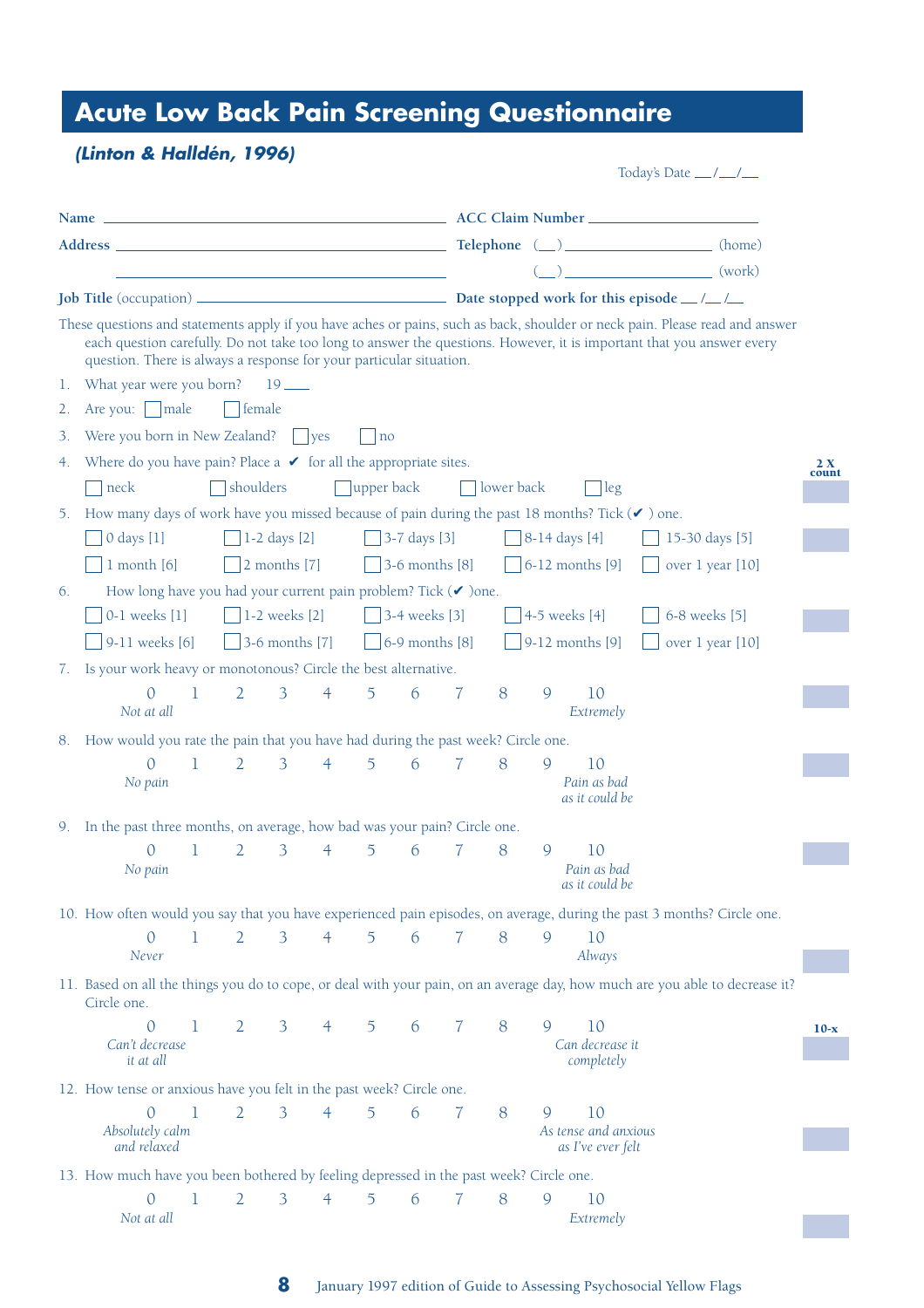| 14. In your view, how large is the risk that your current pain may become persistent? Circle one.                                                                                                                                                           |              |                           |                |                |                |   |                |   |                |                                                                                                                          |            |        |
|-------------------------------------------------------------------------------------------------------------------------------------------------------------------------------------------------------------------------------------------------------------|--------------|---------------------------|----------------|----------------|----------------|---|----------------|---|----------------|--------------------------------------------------------------------------------------------------------------------------|------------|--------|
| $\Omega$<br>No risk                                                                                                                                                                                                                                         | 1            | $\overline{2}$            | 3              | $\overline{4}$ | 5              | 6 | 7              | 8 | 9              | 10<br>Very large risk                                                                                                    |            |        |
| 15. In your estimation, what are the chances that you will be working in 6 months? Circle one.                                                                                                                                                              |              |                           |                |                |                |   |                |   |                |                                                                                                                          |            | $10-x$ |
| $\Omega$<br>No chance                                                                                                                                                                                                                                       | 1            | $\mathbf{2}^{\mathsf{I}}$ | 3              | $\overline{4}$ | 5              | 6 | $\mathcal{I}$  | 8 | 9              | 10<br>Very large chance                                                                                                  |            |        |
| how satisfied are you with your job? Circle one.                                                                                                                                                                                                            |              |                           |                |                |                |   |                |   |                | 16. If you take into consideration your work routines, management, salary, promotion possibilities and work mates,       |            | $10-x$ |
| 0<br>Not at all<br>satisfied                                                                                                                                                                                                                                | 1            | $\mathbf{2}^{\prime}$     | 3              | 4              | $\overline{5}$ | 6 | 7              | 8 | 9              | 10<br>Completely<br>satisfied                                                                                            |            |        |
| Here are some of the things which other people have told us about their back pain. For each statement please circle<br>one number from 0 to 10 to say how much physical activities, such as bending, lifting, walking or driving would affect<br>your back. |              |                           |                |                |                |   |                |   |                |                                                                                                                          |            |        |
| 17. Physical activity makes my pain worse.                                                                                                                                                                                                                  |              |                           |                |                |                |   |                |   |                |                                                                                                                          |            |        |
| $\Omega$<br>Completely<br>disagree                                                                                                                                                                                                                          | $\mathbf{1}$ | $\mathcal{L}$             | 3              | 4              | $5^{\circ}$    | 6 | $\overline{7}$ | 8 | 9              | 10<br>Completely<br>agree                                                                                                |            |        |
| 18. An increase in pain is an indication that I should stop what I am doing until the pain decreases.                                                                                                                                                       |              |                           |                |                |                |   |                |   |                |                                                                                                                          |            |        |
| 0<br>Completely<br>disagree                                                                                                                                                                                                                                 | T            | 2                         | 3              | 4              | 5              | 6 | 7              | 8 | 9              | 10<br>Completely<br>agree                                                                                                |            |        |
| 19. I should not do my normal work with my present pain.                                                                                                                                                                                                    |              |                           |                |                |                |   |                |   |                |                                                                                                                          |            |        |
| $\Omega$<br>Completely<br>disagree                                                                                                                                                                                                                          | -1           | $\overline{2}$            | 3              | 4              | 5              | 6 | 7              | 8 | $\overline{9}$ | 10<br>Completely<br>agree                                                                                                |            |        |
| each of these activities.                                                                                                                                                                                                                                   |              |                           |                |                |                |   |                |   |                | Here is a list of 5 activities. Please circle the one number which best describes your current ability to participate in |            |        |
| 20. I can do light work for an hour.                                                                                                                                                                                                                        |              |                           |                |                |                |   |                |   |                |                                                                                                                          |            |        |
| 0                                                                                                                                                                                                                                                           | 1            | 2                         | 3              | $\overline{4}$ | $\overline{5}$ | 6 | $\mathbf{7}$   | 8 | 9              | 10                                                                                                                       |            | $10-x$ |
| Can't do it because<br>of pain problem                                                                                                                                                                                                                      |              |                           |                |                |                |   |                |   |                | Can do it without pain<br>being a problem                                                                                |            |        |
| 21. I can walk for an hour.                                                                                                                                                                                                                                 |              |                           |                |                |                |   |                |   |                |                                                                                                                          |            |        |
| 0<br>Can't do it because<br>of pain problem                                                                                                                                                                                                                 | 1            | $\overline{2}$            | 3              | 4              | 5              | 6 | 7              | 8 | 9              | 10<br>Can do it without pain<br>being a problem                                                                          |            | $10-x$ |
| 22. I can do ordinary household chores.                                                                                                                                                                                                                     |              |                           |                |                |                |   |                |   |                |                                                                                                                          |            |        |
| $\Omega$<br>Can't do it because<br>of pain problem                                                                                                                                                                                                          | -1           | $\overline{2}$            | 3              | $\overline{4}$ | 5              | 6 | $\overline{7}$ | 8 | 9              | <sup>10</sup><br>Can do it without pain<br>being a problem                                                               |            | $10-x$ |
| 23. I can go shopping.                                                                                                                                                                                                                                      |              |                           |                |                |                |   |                |   |                |                                                                                                                          |            |        |
| 0<br>Can't do it because<br>of pain problem                                                                                                                                                                                                                 | 1            | $\overline{2}$            | $\mathfrak{Z}$ | $\overline{4}$ | 5              | 6 | $\overline{7}$ | 8 | 9              | 10<br>Can do it without pain<br>being a problem                                                                          |            | $10-x$ |
| 24. I can sleep at night.                                                                                                                                                                                                                                   |              |                           |                |                |                |   |                |   |                |                                                                                                                          |            |        |
| $\Omega$<br>Can't do it because<br>of pain problem                                                                                                                                                                                                          | 1            | $\overline{2}$            | $\mathfrak{Z}$ | $\overline{4}$ | 5              | 6 | $\overline{7}$ | 8 | 9              | 10<br>Can do it without pain<br>being a problem                                                                          |            | $10-x$ |
|                                                                                                                                                                                                                                                             |              |                           |                |                |                |   |                |   |                |                                                                                                                          | <b>Sum</b> |        |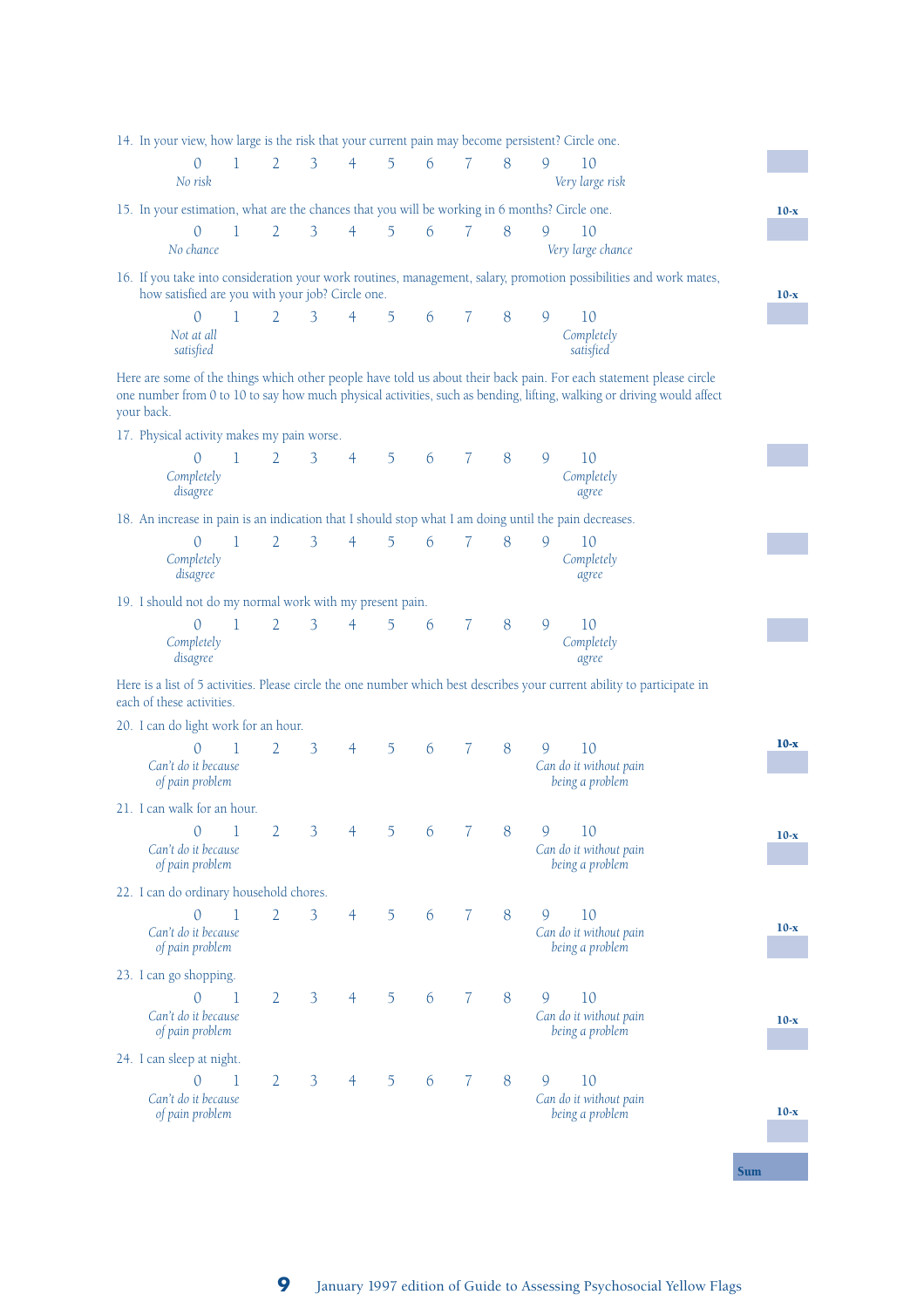**Table 1: Acute Low Back Pain Screening Questionnaire - to predict risk of long-term work loss (Linton & Halldén, 1996).**

A sample questionnaire is included in the back of this guide.

You may photocopy this

#### Scoring Instructions - Acute Pain Screening Questionnaire.

- For Question 4, count the number of pain sites and multiply by 2.
- For Questions  $6, 7, 8, 9, 10, 12, 13, 14, 17, 18$  and 19 the score is the number that has been ticked or circled.
- For Questions 11, 15, 16, 20, 21, 22, 23 and 24 the score is 10 minus the number that has been ticked or circled.
- Write the score in the shaded box beside each item Questions 4 to 24.
- Add them up, and write the sum in the box provided this is the total score.

Note: the scoring method is built into the questionnaire.

#### Interpretation of Scores - Acute Pain Screening Questionnaire.

Questionnaire scores greater than 105 indicate that the patient is At Risk.

This score produces:

- 75% correct identification of those not needing modification to ongoing management
- 86% correct identification of those who will have between 1 and 30 days off work
- 83% correct identification of those who will have more than 30 days off work

#### The use of this questionnaire in New Zealand

*A prospective study is under way to determine the validity of the cut-off score of 105 in New Zealand using a local sample. Information regarding any amendment to this scoring system will be provided as soon as it becomes available.*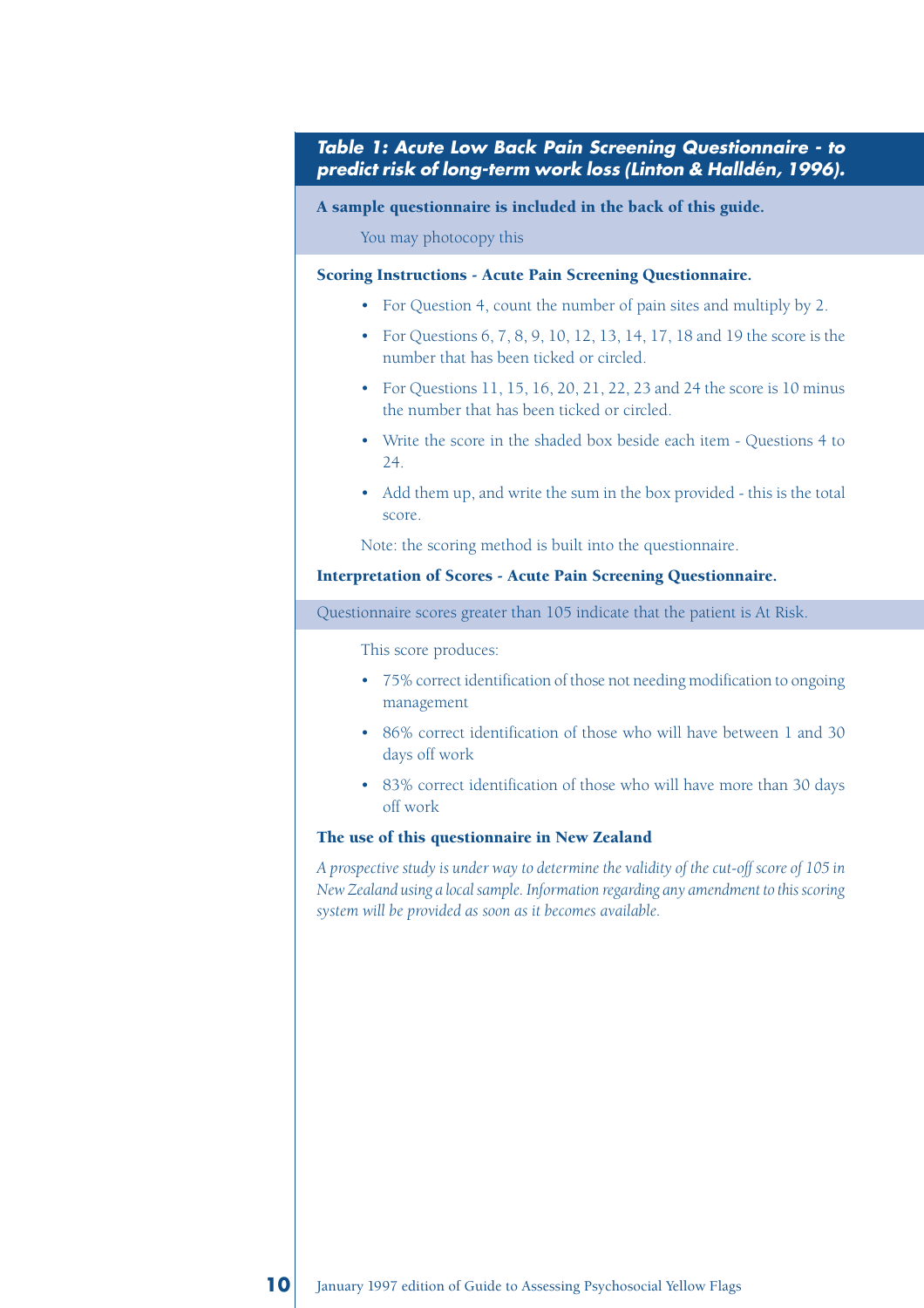## **Clinical assessment of Psychosocial Yellow Flags**

These headings (Attitudes and Beliefs about Back Pain, Behaviours, Compensation Issues, Diagnosis and Treatment, Emotions, Family and Work) have been used for convenience in an attempt to make the job easier. They are presented in alphabetical order since it is not possible to neatly rank their importance. However, within each category the factors are listed with the most important at the top of the list.

#### **Table 2: Clinical assessment of Psychosocial Yellow Flags**

Attitudes and Beliefs about Back Pain

- Belief that pain is harmful or disabling resulting in fear-avoidance behaviour, eg, the development of guarding and fear of movement
- Belief that all pain must be abolished before attempting to return to work or normal activity
- Expectation of increased pain with activity or work, lack of ability to predict capability
- Catastrophising, thinking the worst, misinterpreting bodily symptoms
- Belief that pain is uncontrollable
- Passive attitude to rehabilitation

#### **B**ehaviours

- Use of extended rest, disproportionate 'downtime'
- Reduced activity level with significant withdrawal from activities of daily living
- Irregular participation or poor compliance with physical exercise, tendency for activities to be in a 'boom-bust' cycle
- Avoidance of normal activity and progressive substitution of lifestyle away from productive activity
- Report of extremely high intensity of pain, eg, above 10, on a 0 to 10 Visual Analogue Scale
- Excessive reliance on use of aids or appliances
- Sleep quality reduced since onset of back pain
- High intake of alcohol or other substances (possibly as self-medication), with an increase since onset of back pain
- Smoking

*continued over*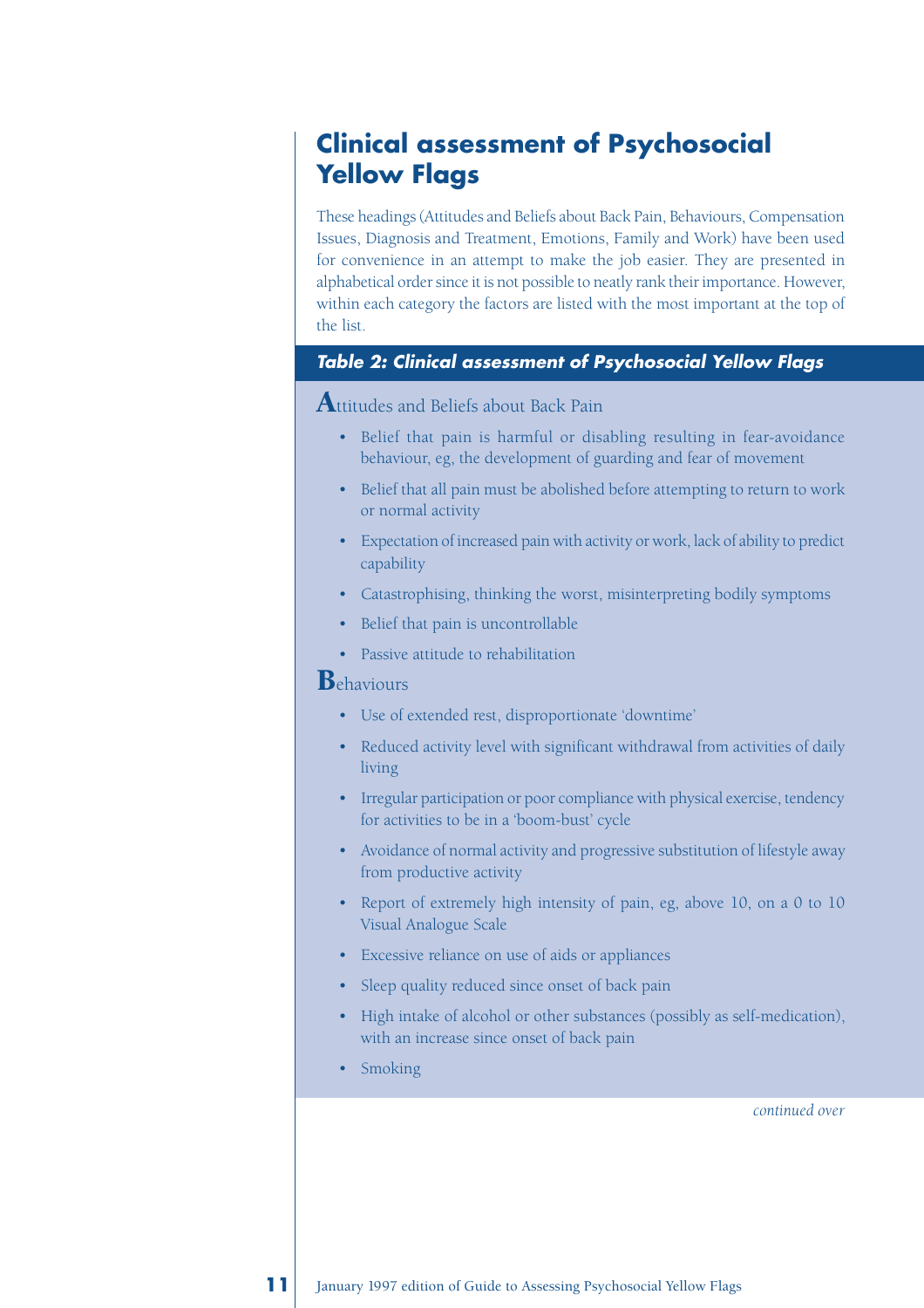#### **Compensation Issues**

- Lack of financial incentive to return to work
- Delay in accessing income support and treatment cost, disputes over eligibility
- History of claim(s) due to other injuries or pain problems
- History of extended time off work due to injury or other pain problem (eg more than 12 weeks)
- History of previous back pain, with a previous claim(s) and time off work
- Previous experience of ineffective case management (eg absence of interest, perception of being treated punitively)

#### **D**iagnosis and Treatment

- Health professional sanctioning disability, not providing interventions that will improve function
- Experience of conflicting diagnoses or explanations for back pain, resulting in confusion
- Diagnostic language leading to catastrophising and fear (eg fear of ending up in a wheelchair)
- Dramatisation of back pain by health professional producing dependency on treatments, and continuation of passive treatment
- Number of times visited health professional in last year (excluding the present episode of back pain)
- Expectation of a 'techno-fix', eg, requests to treat as if body were a machine
- Lack of satisfaction with previous treatment for back pain
- Advice to withdraw from job

#### **E**motions

- Fear of increased pain with activity or work
- Depression (especially long-term low mood), loss of sense of enjoyment
- More irritable than usual
- Anxiety about and heightened awareness of body sensations (includes sympathetic nervous system arousal)
- Feeling under stress and unable to maintain sense of control
- Presence of social anxiety or disinterested in social activity
- Feeling useless and not needed

*continued over*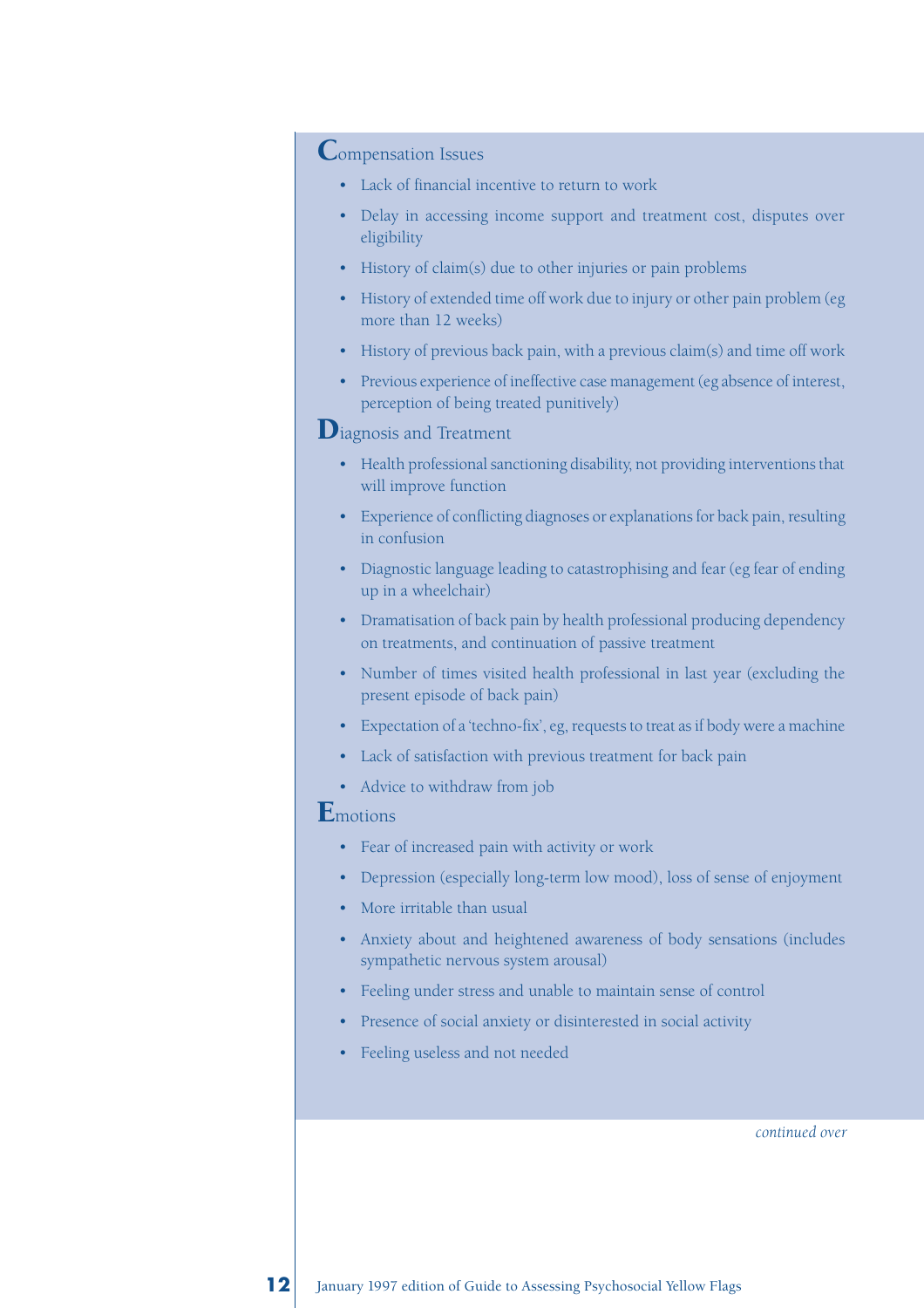## Family

- Over-protective partner/spouse, emphasising fear of harm or encouraging catastrophising (usually well-intentioned)
- Solicitous behaviour from spouse (eg taking over tasks)
- Socially punitive responses from spouse (eg ignoring, expressing frustration)
- Extent to which family members support any attempt to return to work
- Lack of support person to talk to about problems

#### $\mathbf{W}_{\text{ork}}$

- History of manual work, notably from the following occupational groups: fishing, forestry and farming workers;
	- construction, including carpenters and builders;
	- nurses;
	- truck drivers;
	- labourers
- Work history, including patterns of frequent job changes, experiencing stress at work, job dissatisfaction, poor relationships with peers or supervisors, lack of vocational direction
- Belief that work is harmful; that it will do damage or be dangerous
- Unsupportive or unhappy current work environment
- Low educational background, low socioeconomic status
- Job involves significant bio-mechanical demands, such as lifting, manual handling heavy items, extended sitting, extended standing, driving, vibration, maintenance of constrained or sustained postures, inflexible work schedule preventing appropriate breaks
- Job involves shift work or working 'unsociable hours'
- Minimal availability of selected duties and graduated return to work pathways, with unsatisfactory implementation of these
- Negative experience of workplace management of back pain (eg absence of a reporting system, discouragement to report, punitive response from supervisors and managers)
- Absence of interest from employer

Remember the key question to bear in mind while conducting these clinical assessments is 'What can be done to help this person experience less distress and disability?'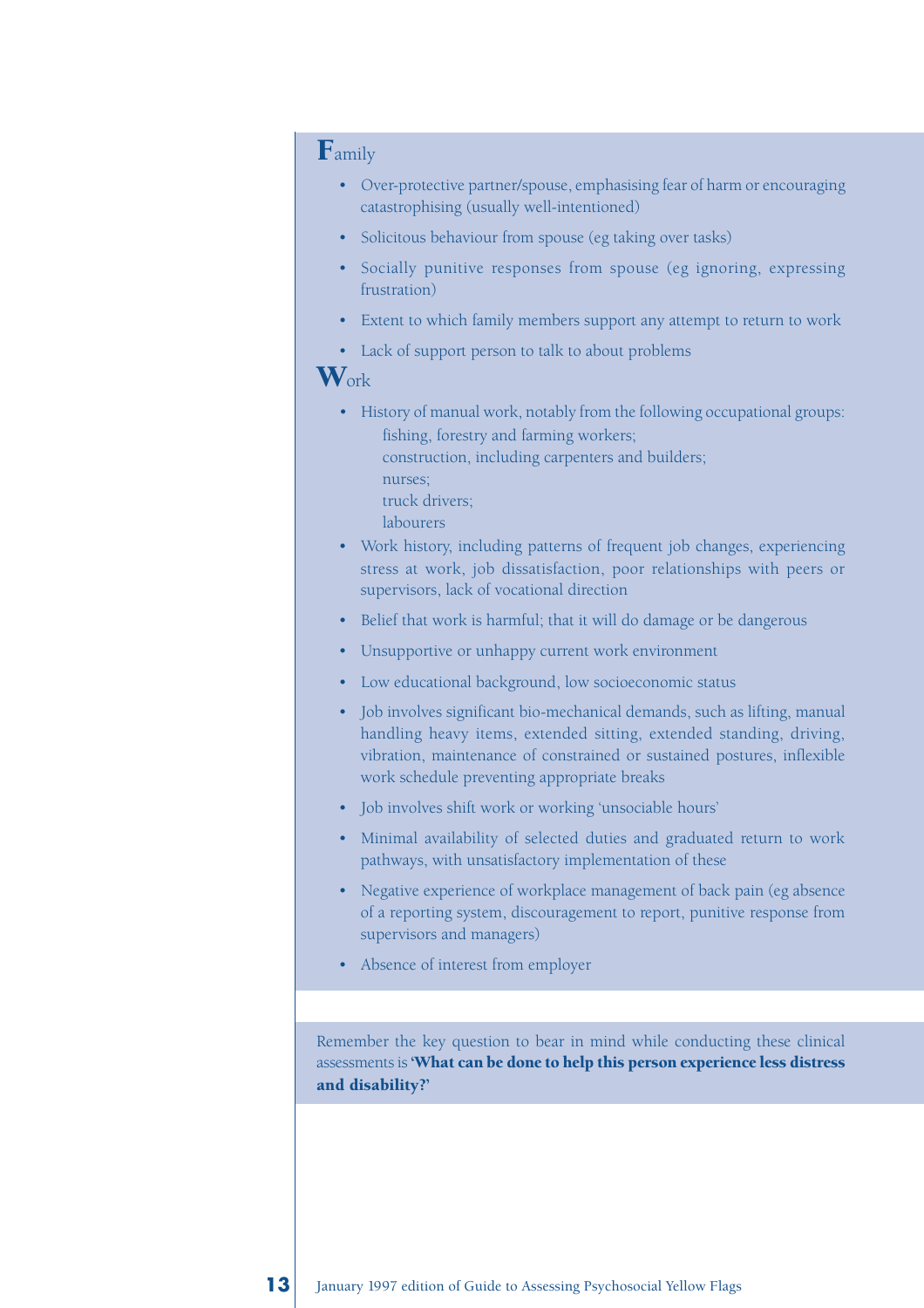## **What can be done to help somebody who is At Risk?**

These suggestions are not intended to be prescriptions, or encouragement to ignore individual needs. They are intended to assist in the prevention of longterm disability and work loss.

#### **Suggested steps to better early behavioural management of low back pain problems**

- 1. Provide a *positive expectation* that the individual will return to work and normal activity. Organise for a regular expression of interest from the employer. If the problem persists beyond 2 to 4 weeks, provide a 'reality based' warning of what is going to be the likely outcome (eg loss of job, having to start from square one, the need to begin reactivation from a point of reduced fitness, etc).
- 2. Be directive in scheduling *regular reviews of progress*. When conducting these reviews shift the focus from the symptom (pain) to function (level of activity). Instead of asking 'how much do you hurt?', ask 'what have you been doing?'. Maintain an interest in improvements, no matter how small. If another health professional is involved in treatment or management, specify a date for a progress report at the time of referral. Delays will be disabling.
- 3. *Keep the individual active and at work* if at all possible, even for a small part of the day. This will help to maintain work habits and work relationships. Consider reasonable requests for selected duties and modifications to the work place. After 4 to 6 weeks, if there has been little improvement, review vocational options, job satisfaction, any barriers to return to work, including psychosocial distress. Once barriers to return to work have been identified, these need to be targeted and managed appropriately. Job dissatisfaction and distress cannot be treated with a physical modality.
- 4. *Acknowledge difficulties* with activities of daily living, but avoid making the assumption that these indicate all activity or any work must be avoided.
- 5. Help to *maintain positive cooperation* between the individual, an employer, the compensation system, and health professionals. Encourage collaboration wherever possible. Inadvertent support for a collusion between 'them' and 'us' can be damaging to progress.
- 6. *Make a concerted effort to communicate that having more time off work will reduce the likelihood of a successful return to work.* In fact, longer periods off work result in reduced probability of ever returning to work. At the 6 week point *consider suggesting vocational redirection, job changes,* the use of 'knight's move' approaches to return to work (same employer, different job).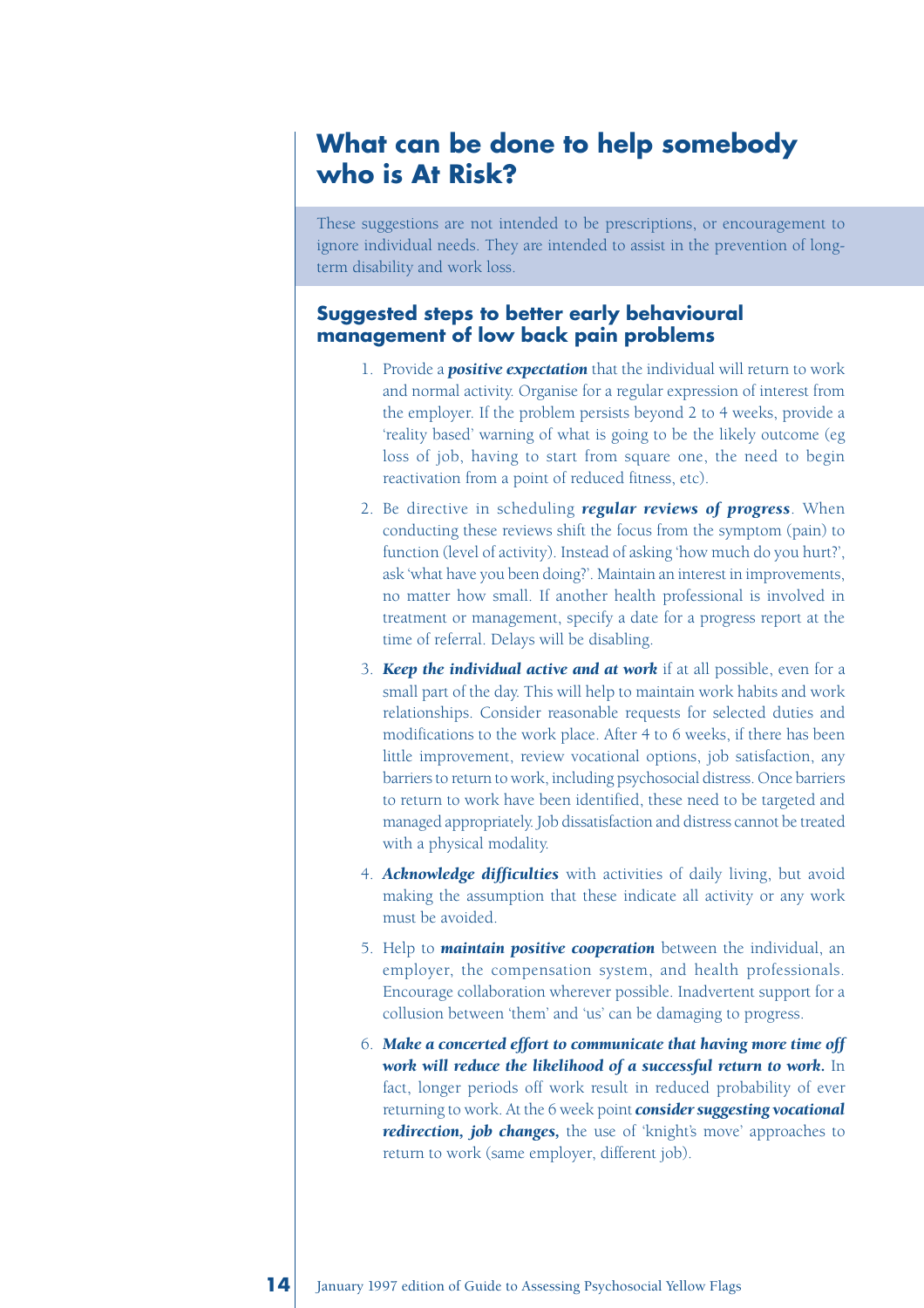- 7. Be alert for the presence of individual beliefs that he/she should stay off work until treatment has provided a 'total cure'; watch out for expectations of *simple 'techno-fixes'.*
- 8. Promote *self-management and self-responsibility.* Encourage the development of self-efficacy to return to work. Be aware that developing self-efficacy will depend on *incentives and feedback* from treatment providers and others. If recovery only requires development of a skill such as adopting a new posture, then it is not likely to be affected by incentives and feedback. However, if recovery requires the need to overcome an aversive stimulus such as fear of movement (kinesiophobia) then it will be readily affected by incentives and feedback.
- 9. Be prepared to ask for a second opinion, provided it does not result in a long and disabling delay. Use this option especially if it may help clarify that further diagnostic work up is unnecessary. *Be prepared to say 'I don't know'* rather than provide elaborate explanations based on speculation.
- 10. Avoid confusing the *report of symptoms* with the presence of emotional distress. Distressed people seek more help, and have been shown to be more likely to receive ongoing medical intervention. Exclusive focus on symptom control is not likely to be successful if emotional distress is not dealt with.
- 11. *Avoid suggesting* (even inadvertently) that the person from a regular job may be able to *work at home*, or in their own business because it will be under their own control. This message, in effect, is to allow pain to become the reinforcer for activity - producing a deactivation syndrome with all the negative consequences. Self employment nearly always involves more hard work.
- 12. Encourage people to recognise, from the earliest point, *that pain can* **be controlled and managed** so that a normal, active or working life can be maintained. Provide *encouragement for all 'well' behaviours* - including alternative ways of performing tasks, and focusing on transferable skills.
- 13. If barriers to return to work are identified and the problem is too complex to manage, referral to a multidisciplinary team as described in the *New Zealand Acute Low Back Pain Guide* is recommended.

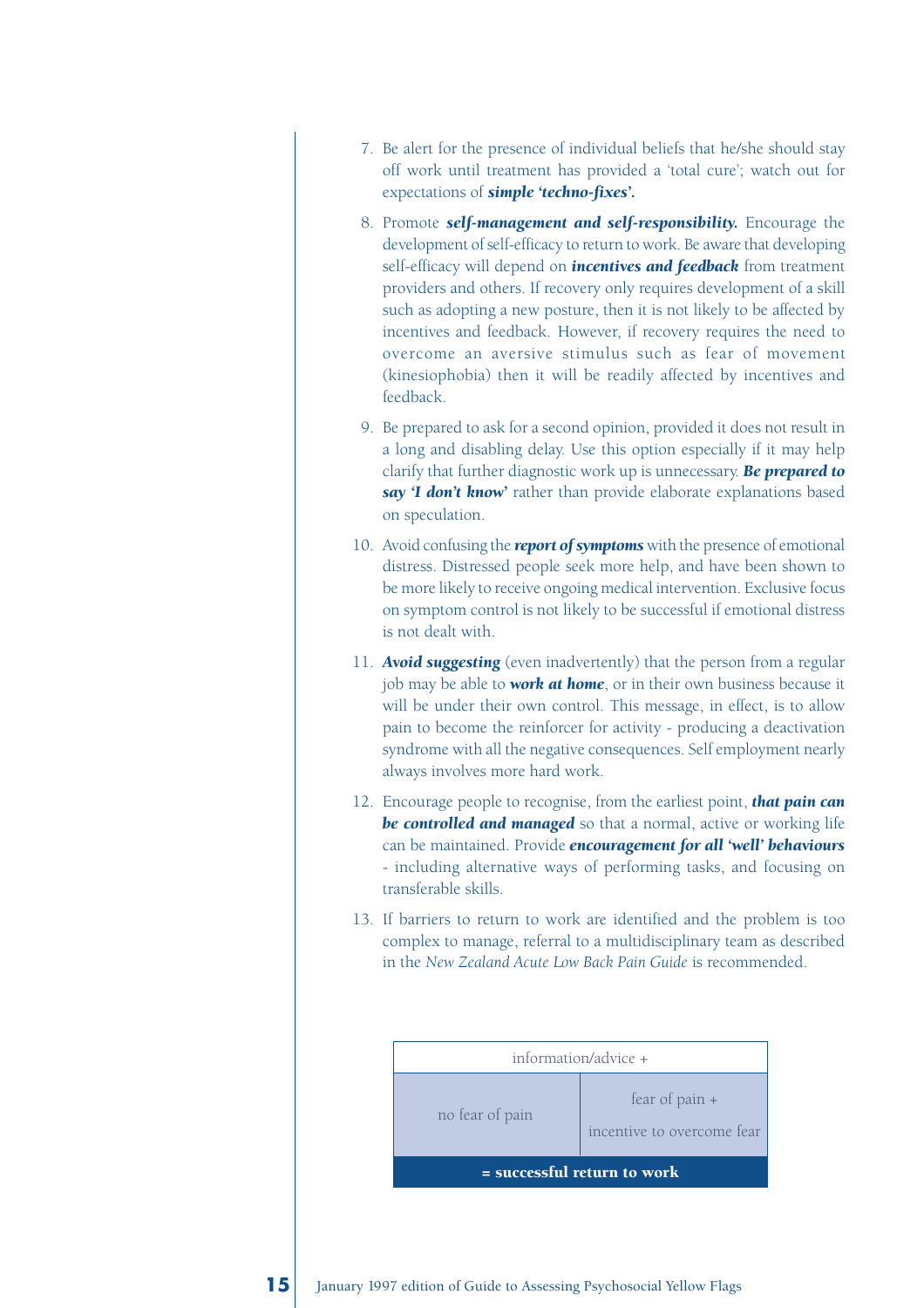## **What are the consequences of missing Psychosocial Yellow Flags?**

Under-identifying At Risk patients may result in inadvertently reinforcing factors that are disabling. Failure to note that specific patients strongly believe that movement will be harmful may result in them experiencing the negative effects of extended inactivity. These include withdrawal from social, vocational and recreational activities.

Cognitive and behavioural factors can produce important physiological consequences, the most common of which is muscle wasting.

Since the number of earlier treatments and length of the problem can themselves become risk factors, most people **should** be identified the second time they seek care. Consistently missing the presence of Yellow Flags can be harmful and usually contributes to the development of chronicity.

There may be significant adverse consequences if these factors are overlooked.

## **What are the consequences of overidentifying Psychosocial Yellow Flags?**

Over-identification has the potential to waste some resources. However, this is readily outweighed by the large benefit from helping to prevent even one person developing a long-term chronic back problem.

Some treatment providers may wonder if identifying psychosocial risk factors, and subsequently applying suitable cognitive and behavioural management can produce adverse effects. Certainly if the presence of psychosocial risk factors is misinterpreted to mean that the problem should be translated from a physical to a psychological one, there is a danger of the patient losing confidence in themselves and their treatment provider(s).

There are unlikely to be adverse consequences from the over-identification of Yellow Flags.

The presence of risk factors should alert the treatment provider to the possibility of long-term problems and the need to **prevent** their development. Specialised psychological referrals should only be required for those with psychopathology (such as depression, anxiety, substance abuse, etc), or for those who fail to respond to appropriate management.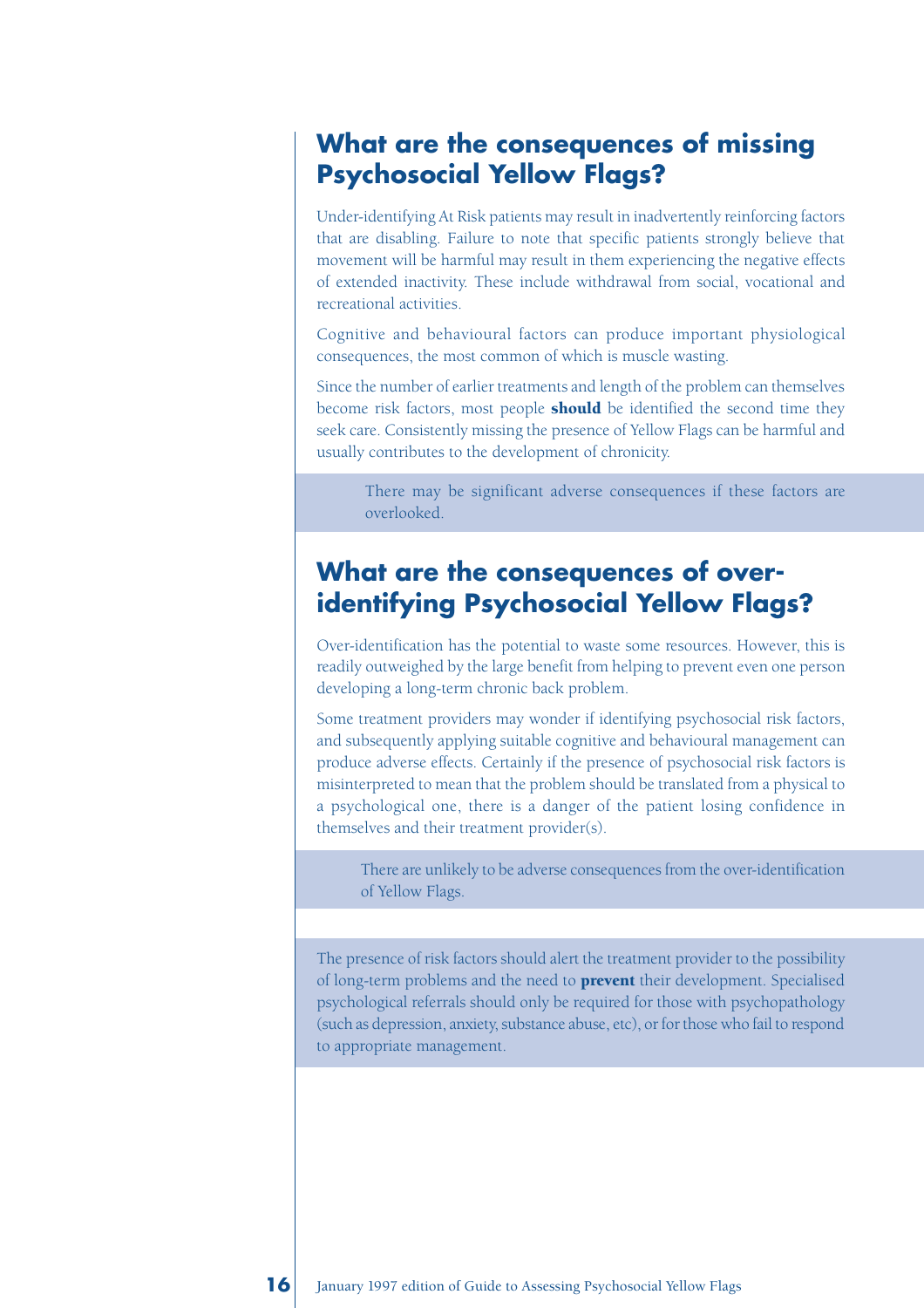#### **Your Notes**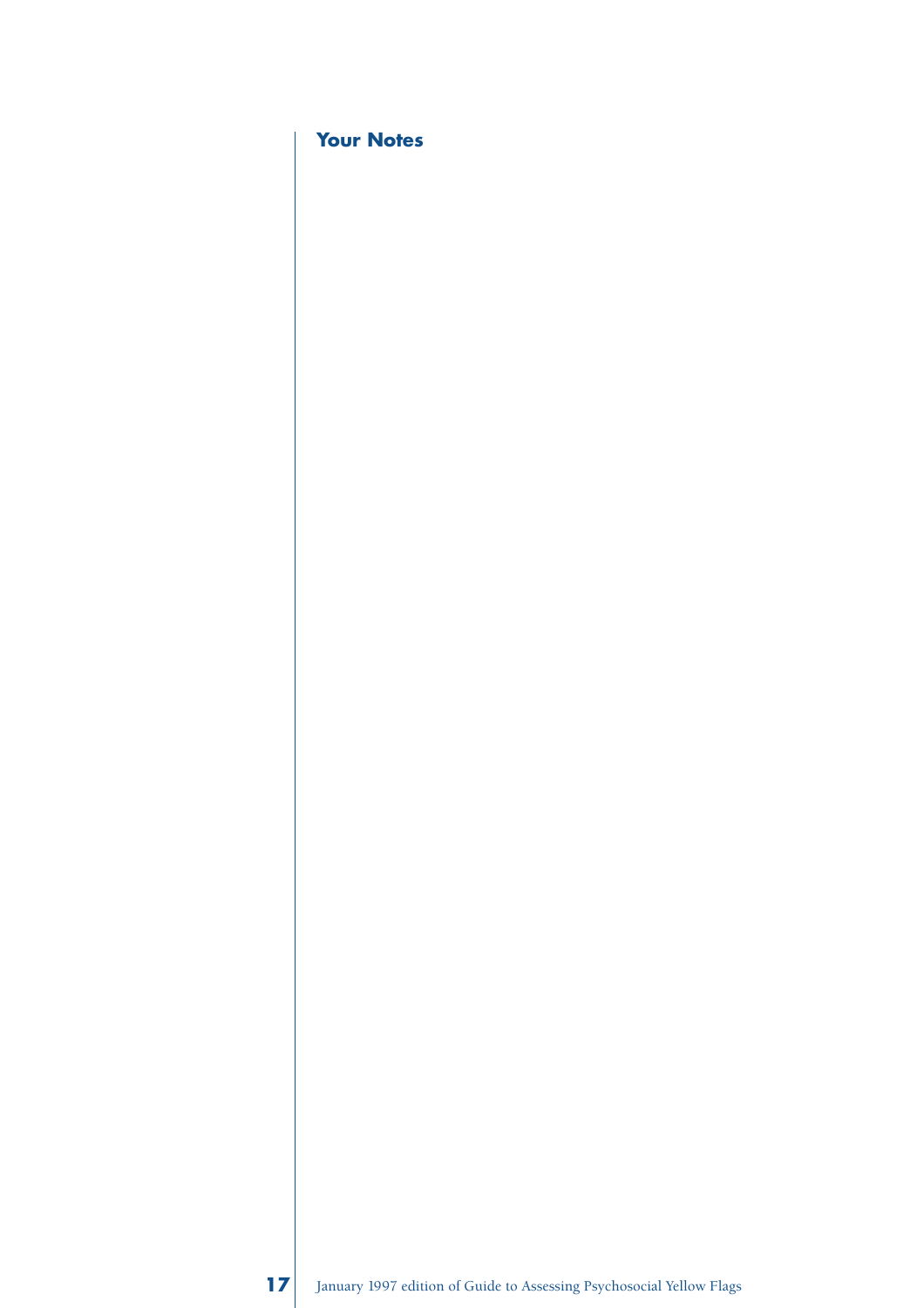## **Appendix 1**

#### **What does 'Psychosocial' mean?**

The term psychosocial refers to the interaction between the person and their social environment, and the influences on their behaviour.

#### **Note**

- The social environment includes family members, friends, people at work, employers, the compensation system and health professionals.
- Any of these people have the **potential** to affect a person with back pain.
- These interactions **may** influence behaviour, levels of distress, attitudes and beliefs and subjective experiences of pain.
- Even well intentioned actions can inadvertently result in counterproductive outcomes.
- The biopsychosocial model of back pain and disability emphasises the interaction between **multiple** factors.



#### **Differentiating acute, recurrent, and chronic back pain**

Before proceeding to assess Psychosocial Yellow Flags it is important to differentiate between acute, recurrent, and chronic presentations. Evidence suggests that treating chronic back pain as if it were a new episode of acute back pain can result in perpetuation of disability.

This is especially true if treatment providers:

- rely on a narrow medical model of pain and emphasise short-term palliative care, with no long-term management plan
- discourage self care and fail to instruct the patient in self management
- sanction disability and don't provide interventions that will improve function
- over-investigate and perpetuate belief in the 'broken part hypothesis'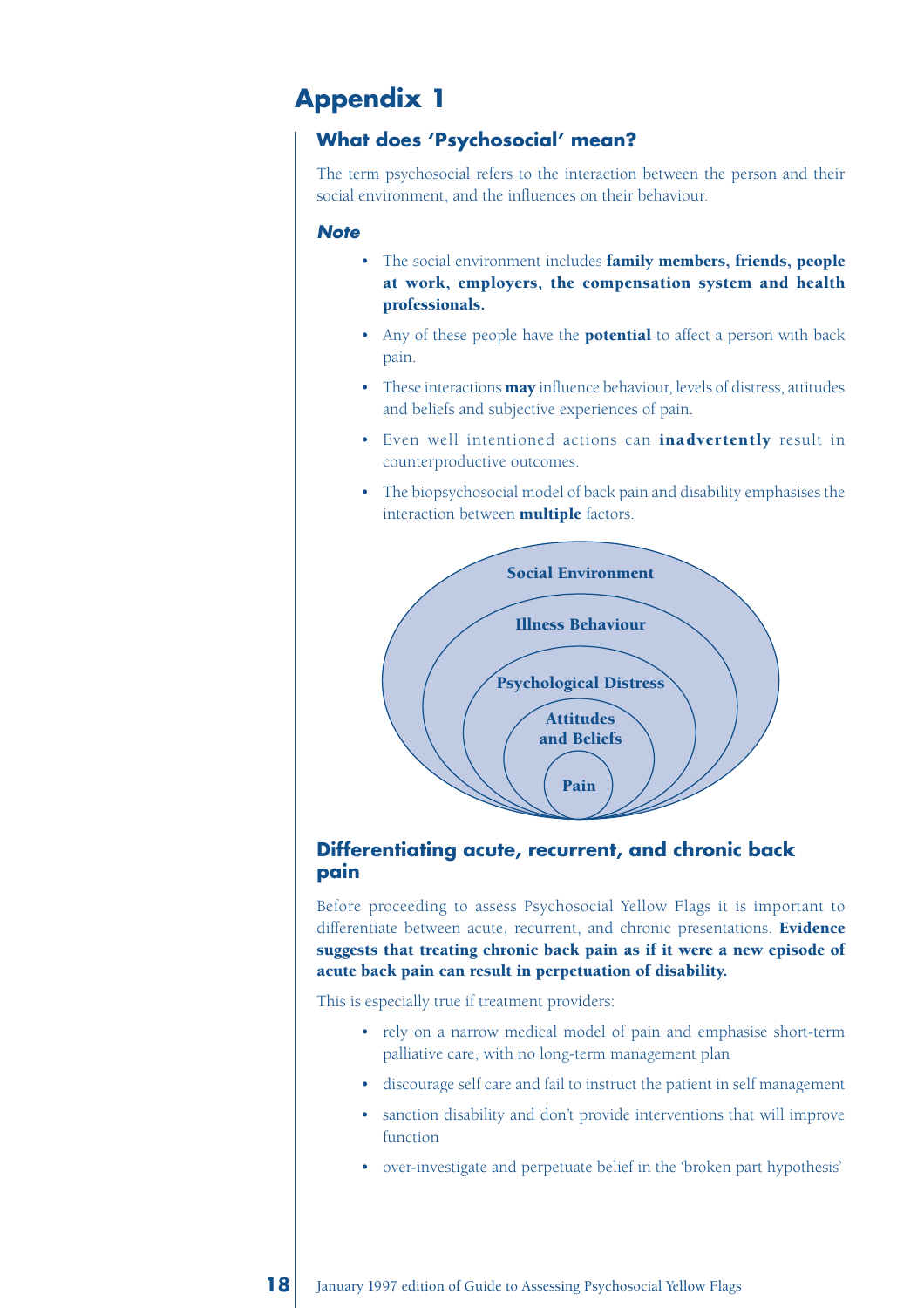## **Appendix 2**

#### **Inconsistent findings and pain behaviour are not the same thing as malingering**

Pain behaviours are a normal part of the experience of pain and serve the important purpose of communicating to others - it is normal for people suffering pain to exhibit these behaviours.

The expression of pain behaviour is influenced by our upbringing, our culture, and the circumstances at the time. The behaviour observed in patients is usually a result of fear of being hurt and injured.

Pain behaviour, like any other behaviour, is subject to the effects of learning and reinforcement - the longer a pain problem goes on, the more opportunity there is for learning to occur from a wide range of influences. This is the main reason that some individuals with chronic back pain present with what appear to be unusual behaviours.

Learning often occurs by association. It is very significant that many people with back pain learn to associate irrelevant or less important factors with their subjective experience of pain. That is, an individual may associate a particular activity or movement with pain despite the lack of a real causal connection. This learning is unintentional, usually due to inadvertent reinforcement, and is often referred to as 'learned irrelevance'. For example, a person with back pain may inadvertently associate going for a walk with a natural variation in their subjective pain severity and subsequently feel fearful about this activity.

It may be thought of as the development of a type of 'superstitious' behaviour. Those people who have developed 'learned irrelevance' will present with behaviours that are inconsistent with other aspects of the clinical assessment. For this reason they may appear unusual to clinicians with behaviours that are not easily explained. This should not to be misinterpreted as a sign of psychological disorder.

To summarise, pain behaviour is a normal part of being human, and is subject to wide individual differences and the effects of learning.

In contrast, malingering involves the **intentional** production of false or grossly exaggerated symptoms, motivated by obvious external incentives. Malingering is not the product of unintentional learning or emotions, such as fear of pain.

Interpreting the presence of pain behaviours and inconsistencies as malingering has not been demonstrated to help the patient or the clinician. The inevitable consequence of making that interpretation is an adversarial 'them against us' situation. Inconsistent behaviours may exist because the person with back pain perceives that they have little or no control over managing the problem. Many risk factors are, or are perceived to be, beyond the control of the person with back pain.

The goal of identifying Yellow Flags is to find factors that can be influenced positively to facilitate recovery and prevent or reduce long-term disability and work loss. This includes identifying both the frequent unintentional barriers, and the less common intentional barriers to improvement.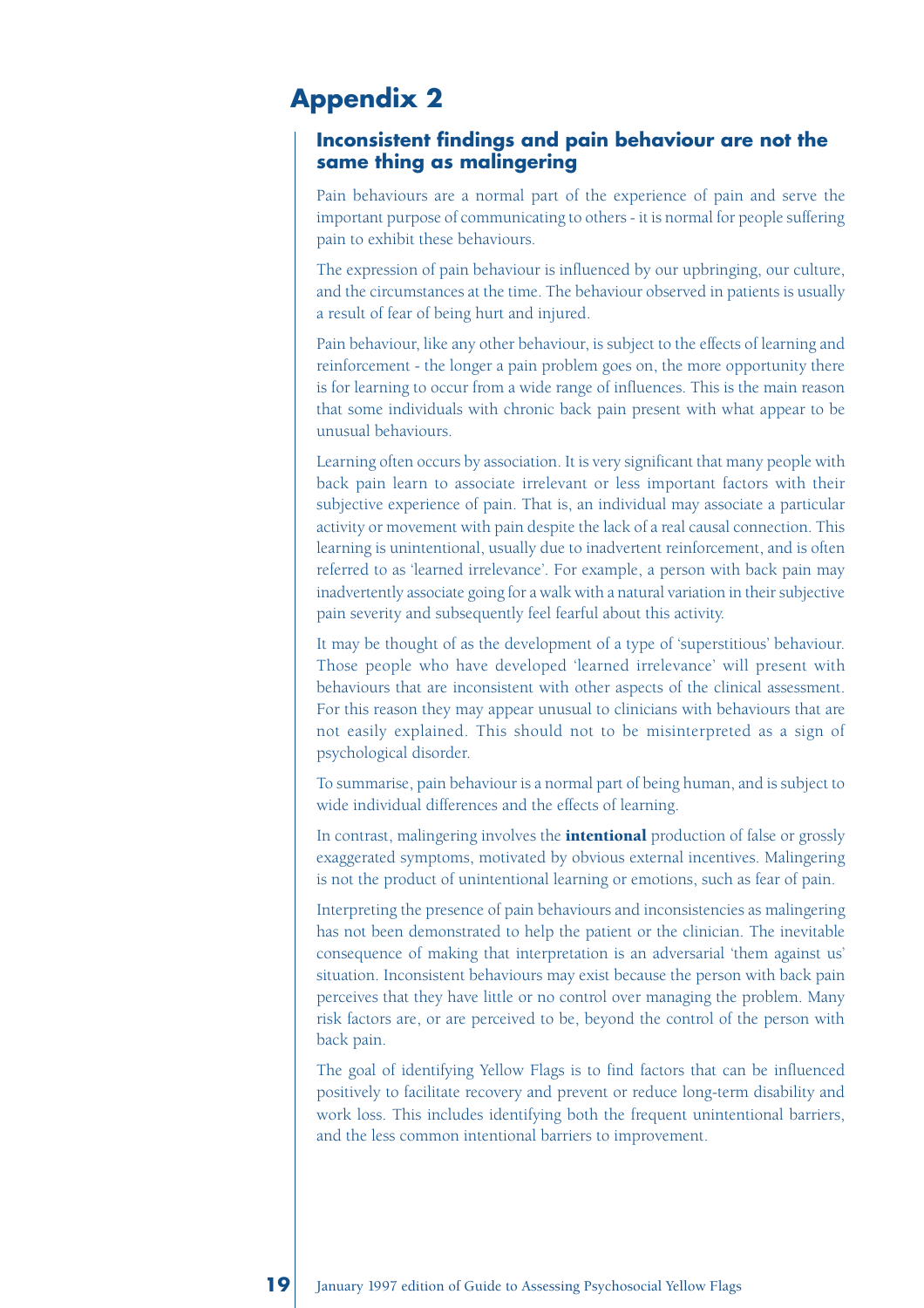## **Appendix 3**

#### **What methods can be used to identify Psychosocial Yellow Flags?**

There are two major methods that can be used:

- structured questionnaire
- clinical assessment

A combination of both can also be used. The method chosen will depend on the clinical setting, and the treatment provider's personal confidence at assessing these issues.

The advantages and disadvantages of the various methods are listed in Table 3. Become familiar with these in order to be able to counteract any disadvantages for the method chosen.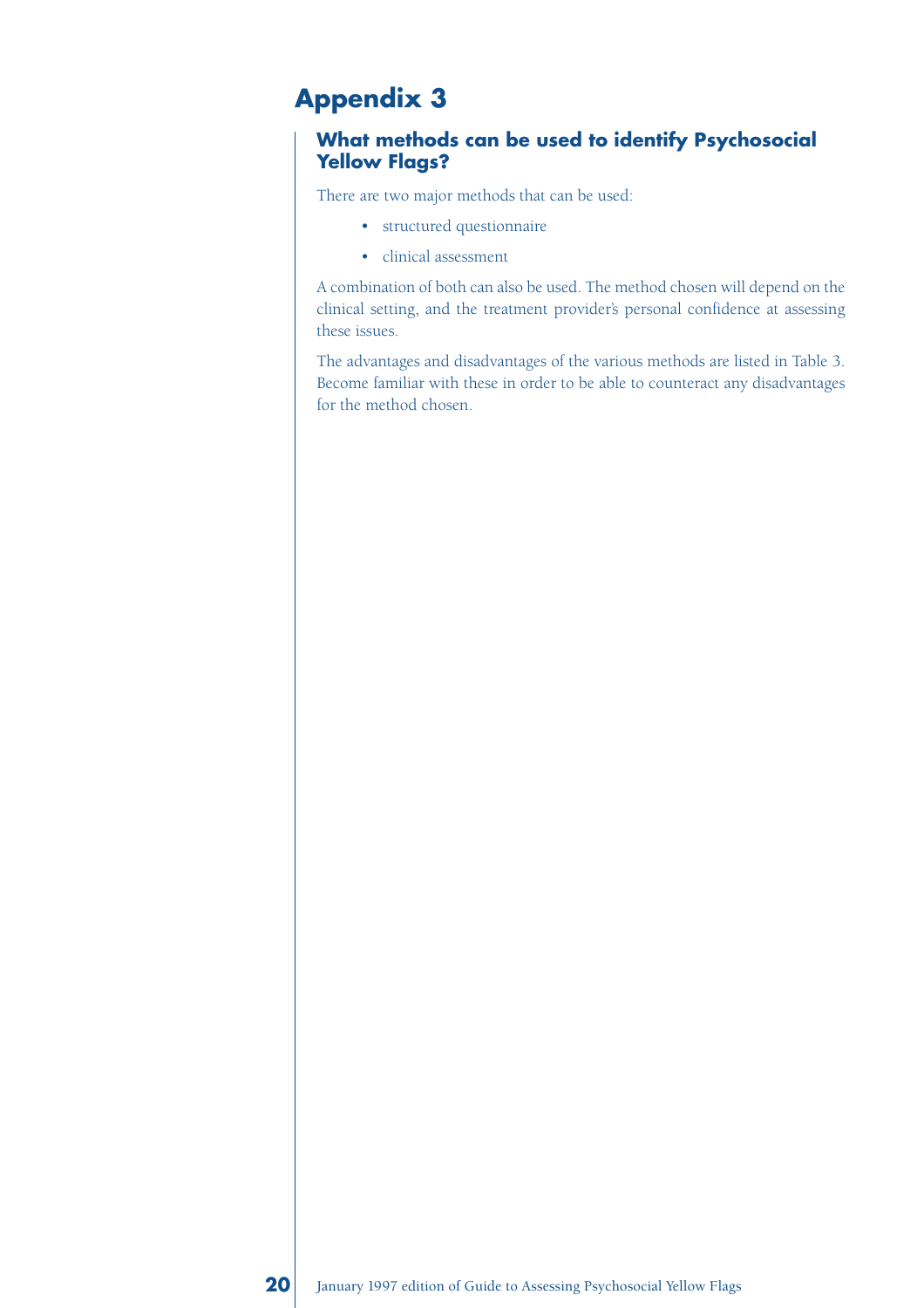| <b>Table 3</b>                                                                                                                                                                                                                                                                                                                                                                                                                                                                                 |
|------------------------------------------------------------------------------------------------------------------------------------------------------------------------------------------------------------------------------------------------------------------------------------------------------------------------------------------------------------------------------------------------------------------------------------------------------------------------------------------------|
| Advantages of questionnaires                                                                                                                                                                                                                                                                                                                                                                                                                                                                   |
| Quick to administer<br>٠<br>Useful for screening large numbers<br>٠<br>Little skill needed<br>٠<br>Interpretation is usually unequivocal<br>٠<br>Can be statistically based on evidence<br>۰                                                                                                                                                                                                                                                                                                   |
| Disadvantages of questionnaires                                                                                                                                                                                                                                                                                                                                                                                                                                                                |
| Require time to score, need to check for missing information<br>٠<br>Unsuitable for those with reading problems<br>۰<br>May not be applicable to all members of a community, eg, new<br>immigrants<br>May only predict one goal, eg, work loss but not pain<br>٠<br>May be too sensitive to time of measurement<br>٠<br>Susceptible to confounding factors, such as social desirability, or<br>٠<br>'impression management' such as the person telling you what they<br>think you want to hear |
| Advantages of clinical assessments                                                                                                                                                                                                                                                                                                                                                                                                                                                             |
| Clinician can adapt readily to characteristics of the individual<br>٠<br>Incorporates clinical experience<br>٠<br>Facilitates establishing potential goals for intervention<br>٠<br>Less susceptible to confounding factors, such as social desirability<br>٠<br>or 'impression management'<br>Judgements about severity can be made<br>$\bullet$                                                                                                                                              |
| Disadvantages of clinical assessments                                                                                                                                                                                                                                                                                                                                                                                                                                                          |
| Potentially time consuming<br>May result in confused picture unless clinical skill level is adequate<br>Possibility of observer bias or prejudice                                                                                                                                                                                                                                                                                                                                              |
| Advantages of combinations of questionnaires with clinical assessments                                                                                                                                                                                                                                                                                                                                                                                                                         |
| Improved accuracy<br>Clinician can integrate quantitative information with clinical data<br>٠<br>Can use two stage process with questionnaire as first stage filter to<br>target clinical assessments<br>Disadvantages of combinations of questionnaires with clinical assessments                                                                                                                                                                                                             |
| Require more resources, including the need for adequate organisation<br>and training<br>More time needed, potential for delays                                                                                                                                                                                                                                                                                                                                                                 |

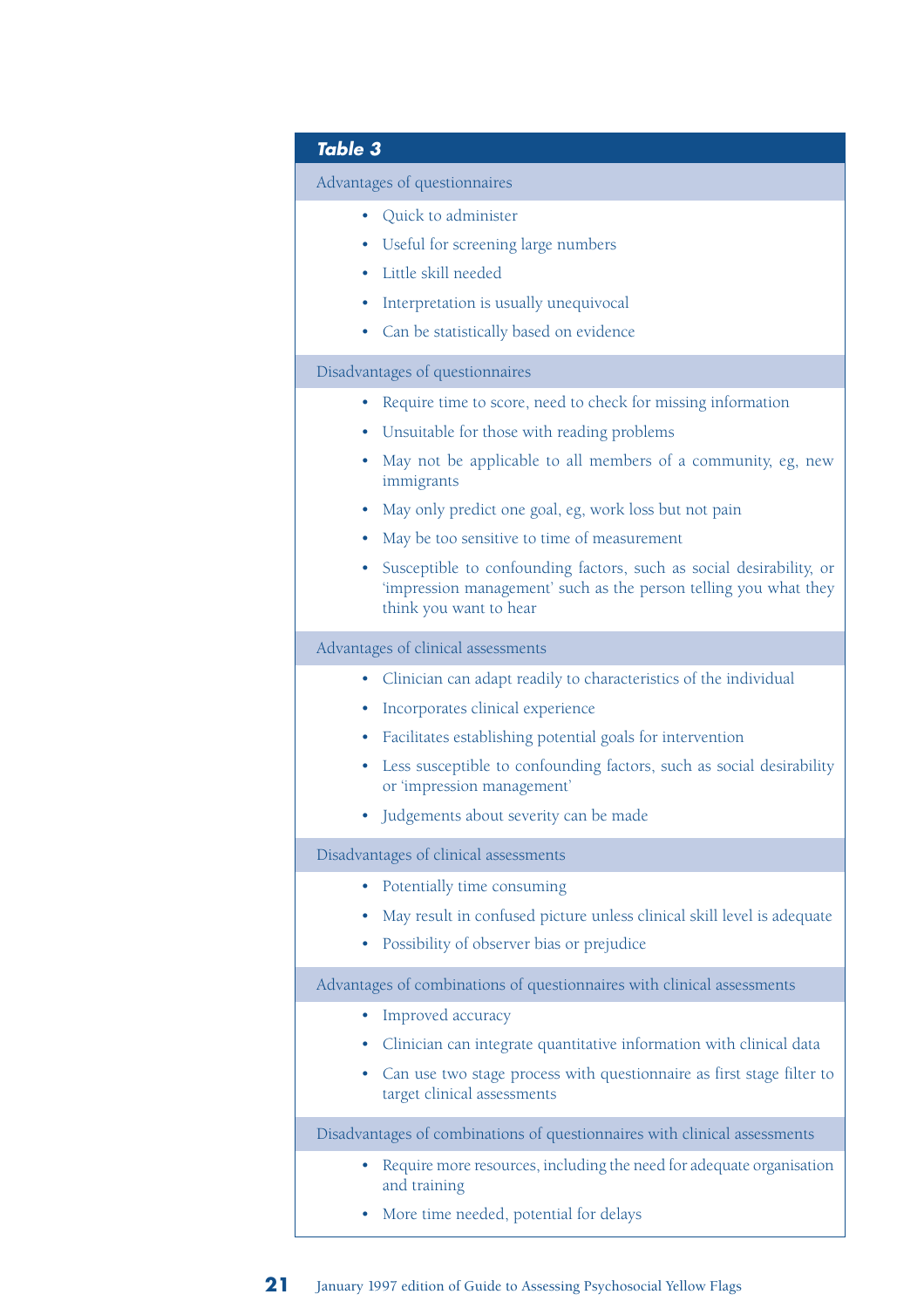#### **Acknowledgement**

This *Guide to Assessing Psychosocial Yellow Flags in Acute Low Back Pain: Risk Factors for Long-Term Disability and Work Loss* was prepared by:

- Nicholas Kendall, Senior Clinical Psychologist, Christchurch School of Medicine, in collaboration with
- Steven Linton, Orebro Medical Centre Hospital, Sweden and
- Chris Main, Hope Hospital, Salford and University of Manchester, UK

Invaluable comments and suggestions have been made by too many people to list. Their assistance is gratefully acknowledged.

The Screening Questionnaire included with this document should be referred to as: Linton, S J & Halldén, K (1996). Risk factors and the natural course of acute and recurrent musculoskeletal pain: developing a screening instrument. *Proceedings of the 8th World Congress on Pain (in Press).*

A comprehensive list of references reviewed during this project is being compiled and will be available on request.

#### **Suggested citation**

This document is copyright but in the public domain and may be used and reprinted so long as it is not modified in any way without special permission. Any requests for modification should be addressed to the publisher. We suggest it is referred to as:

> Kendall, N A S, Linton, S J & Main, C J (1997). *Guide to Assessing Psychosocial Yellow Flags in Acute Low Back Pain: Risk Factors for Long-Term Disability and Work Loss.* Accident Rehabilitation & Compensation Insurance Corporation of New Zealand and the National Health Committee. Wellington, NZ.

#### **Keywords:**

assessment; disability; early intervention; guide; low back pain; management; pain; primary care; prevention; psychosocial; questionnaire; risk factors; screening; work.

| email        | nhc@MOHWN.synet.net.nz                                                               |
|--------------|--------------------------------------------------------------------------------------|
| <b>Phone</b> | ACC (Accident Rehabilitation and Compensation<br>Insurance Corporation) 0-4-460 7700 |
|              | National Health Committee 0-4-496 2000                                               |
| <b>ISBN</b>  | $0 - 478 - 10240 - 0$                                                                |
| Internet     | http://www.nhc.govt.nz                                                               |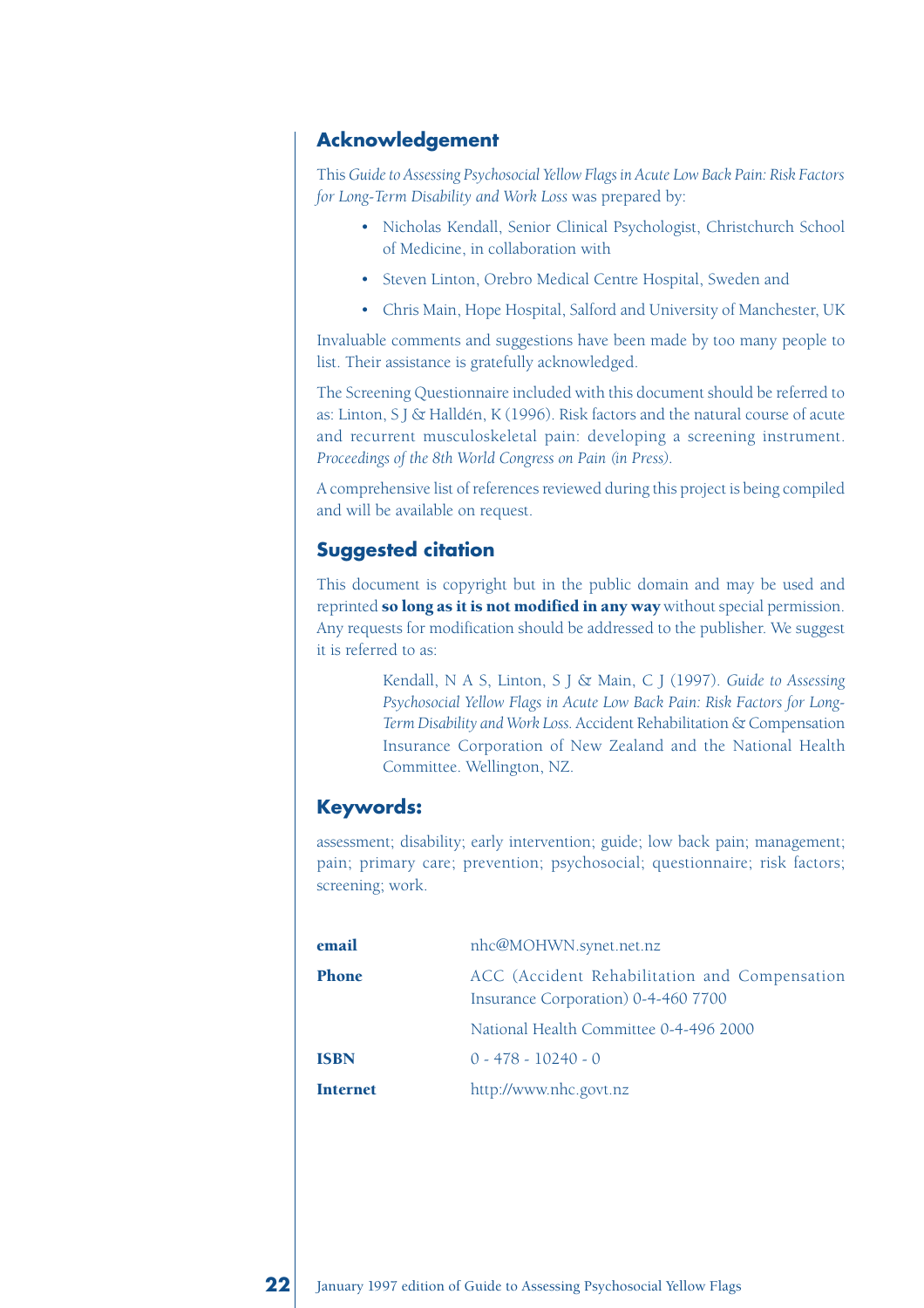**Acute Low Back Pain Screening Questionnaire**

(Linton & Halldén, 1996)

|    |                                                                                                                                                                                                                                                                                                                              |    |                                                            |   |                |                 |                                    |                   |            |                         |                                                                                                                                                                                                                                | Today's Date __/_/_ |                  |               |
|----|------------------------------------------------------------------------------------------------------------------------------------------------------------------------------------------------------------------------------------------------------------------------------------------------------------------------------|----|------------------------------------------------------------|---|----------------|-----------------|------------------------------------|-------------------|------------|-------------------------|--------------------------------------------------------------------------------------------------------------------------------------------------------------------------------------------------------------------------------|---------------------|------------------|---------------|
|    | Name                                                                                                                                                                                                                                                                                                                         |    |                                                            |   |                |                 |                                    |                   |            |                         | and a structure of the structure of the ACC Claim Number 2008 and 2008 and 2008 and 2008 and 2008 and 2008 and 2008 and 2008 and 2008 and 2008 and 2008 and 2008 and 2008 and 2008 and 2008 and 2008 and 2008 and 2008 and 200 |                     |                  |               |
|    | Address _                                                                                                                                                                                                                                                                                                                    |    |                                                            |   |                |                 |                                    |                   |            |                         |                                                                                                                                                                                                                                |                     | (home)           |               |
|    |                                                                                                                                                                                                                                                                                                                              |    | <u> 1989 - Johann Barn, amerikansk politiker (d. 1989)</u> |   |                |                 |                                    |                   |            |                         | $(\text{work})$                                                                                                                                                                                                                |                     |                  |               |
|    |                                                                                                                                                                                                                                                                                                                              |    |                                                            |   |                |                 |                                    |                   |            |                         |                                                                                                                                                                                                                                |                     |                  |               |
|    | These questions and statements apply if you have aches or pains, such as back, shoulder or neck pain. Please read and answer<br>each question carefully. Do not take too long to answer the questions. However, it is important that you answer every<br>question. There is always a response for your particular situation. |    |                                                            |   |                |                 |                                    |                   |            |                         |                                                                                                                                                                                                                                |                     |                  |               |
| Τ. | What year were you born? 19                                                                                                                                                                                                                                                                                                  |    |                                                            |   |                |                 |                                    |                   |            |                         |                                                                                                                                                                                                                                |                     |                  |               |
| 2. | Are you:     male                                                                                                                                                                                                                                                                                                            |    | female                                                     |   |                |                 |                                    |                   |            |                         |                                                                                                                                                                                                                                |                     |                  |               |
| 3. | Were you born in New Zealand? $\parallel$ yes                                                                                                                                                                                                                                                                                |    |                                                            |   |                | no              |                                    |                   |            |                         |                                                                                                                                                                                                                                |                     |                  |               |
| 4. | Where do you have pain? Place a $\checkmark$ for all the appropriate sites.                                                                                                                                                                                                                                                  |    |                                                            |   |                |                 |                                    |                   |            |                         |                                                                                                                                                                                                                                |                     |                  | $2X$<br>count |
|    | neck                                                                                                                                                                                                                                                                                                                         |    | shoulders                                                  |   |                | upper back      |                                    |                   | lower back |                         | $\lceil \lg$                                                                                                                                                                                                                   |                     |                  |               |
| 5. | How many days of work have you missed because of pain during the past 18 months? Tick $(\checkmark)$ one.                                                                                                                                                                                                                    |    |                                                            |   |                |                 |                                    |                   |            |                         |                                                                                                                                                                                                                                |                     |                  |               |
|    | $0$ days [1]                                                                                                                                                                                                                                                                                                                 |    | $\Box$ 1-2 days [2]                                        |   |                |                 | $\boxed{\phantom{0}}$ 3-7 days [3] |                   |            | $\boxed{8-14}$ days [4] |                                                                                                                                                                                                                                | 15-30 days [5]      |                  |               |
|    | $1$ month $[6]$                                                                                                                                                                                                                                                                                                              |    | $\vert$ 2 months [7]                                       |   |                |                 | $3-6$ months $[8]$                 |                   |            | 6-12 months [9]         |                                                                                                                                                                                                                                |                     | over 1 year [10] |               |
| 6. | How long have you had your current pain problem? Tick $(\checkmark)$ one.                                                                                                                                                                                                                                                    |    |                                                            |   |                |                 |                                    |                   |            |                         |                                                                                                                                                                                                                                |                     |                  |               |
|    | $0-1$ weeks [1]                                                                                                                                                                                                                                                                                                              |    | $\vert$ 1-2 weeks [2]                                      |   |                |                 |                                    | $3-4$ weeks $[3]$ |            | $\Box$ 4-5 weeks [4]    |                                                                                                                                                                                                                                | 6-8 weeks [5]       |                  |               |
|    | 9-11 weeks [6]                                                                                                                                                                                                                                                                                                               |    | $\boxed{\phantom{0}}$ 3-6 months [7]                       |   |                |                 | $\Box$ 6-9 months [8]              |                   |            | 9-12 months [9]         |                                                                                                                                                                                                                                |                     | over 1 year [10] |               |
| 7. | Is your work heavy or monotonous? Circle the best alternative.                                                                                                                                                                                                                                                               |    |                                                            |   |                |                 |                                    |                   |            |                         |                                                                                                                                                                                                                                |                     |                  |               |
|    | $\Omega$                                                                                                                                                                                                                                                                                                                     | Т. | 2                                                          | 3 | $\overline{4}$ | 5 <sup>5</sup>  | 6                                  | $\overline{7}$    | 8          | 9                       | <sup>10</sup>                                                                                                                                                                                                                  |                     |                  |               |
|    | Not at all                                                                                                                                                                                                                                                                                                                   |    |                                                            |   |                |                 |                                    |                   |            |                         | Extremely                                                                                                                                                                                                                      |                     |                  |               |
|    | 8. How would you rate the pain that you have had during the past week? Circle one.                                                                                                                                                                                                                                           |    |                                                            |   |                |                 |                                    |                   |            |                         |                                                                                                                                                                                                                                |                     |                  |               |
|    | $\Omega$<br>No pain                                                                                                                                                                                                                                                                                                          | Т. | $\overline{2}$                                             | 3 | $\overline{4}$ | 5               | 6                                  | $\overline{7}$    | 8          | 9                       | 10<br>Pain as bad<br>as it could be                                                                                                                                                                                            |                     |                  |               |
|    | 9. In the past three months, on average, how bad was your pain? Circle one.                                                                                                                                                                                                                                                  |    |                                                            |   |                |                 |                                    |                   |            |                         |                                                                                                                                                                                                                                |                     |                  |               |
|    | $\theta$<br>No pain                                                                                                                                                                                                                                                                                                          | 1  | $\overline{2}$                                             | 3 | $\overline{4}$ | $5\overline{)}$ | 6                                  | $\mathcal{I}$     | 8          | 9                       | 10<br>Pain as bad<br>as it could be                                                                                                                                                                                            |                     |                  |               |
|    | 10. How often would you say that you have experienced pain episodes, on average, during the past 3 months? Circle one.                                                                                                                                                                                                       |    |                                                            |   |                |                 |                                    |                   |            |                         |                                                                                                                                                                                                                                |                     |                  |               |
|    | $\overline{0}$                                                                                                                                                                                                                                                                                                               | Т. | $\mathcal{L}$                                              | 3 | $\overline{4}$ | $\overline{5}$  | 6                                  | $\overline{7}$    | 8          | 9                       | <sup>10</sup>                                                                                                                                                                                                                  |                     |                  |               |
|    | Never                                                                                                                                                                                                                                                                                                                        |    |                                                            |   |                |                 |                                    |                   |            |                         | Always                                                                                                                                                                                                                         |                     |                  |               |
|    | 11. Based on all the things you do to cope, or deal with your pain, on an average day, how much are you able to decrease<br>it? Circle one.                                                                                                                                                                                  |    |                                                            |   |                |                 |                                    |                   |            |                         |                                                                                                                                                                                                                                |                     |                  |               |
|    | $\Omega$<br>Can't decrease<br>it at all                                                                                                                                                                                                                                                                                      | T  | $\overline{2}$                                             | 3 | 4              | 5               | 6                                  | 7                 | 8          | 9                       | 10<br>Can decrease it<br>completely                                                                                                                                                                                            |                     |                  | $10-x$        |
|    | 12. How tense or anxious have you felt in the past week? Circle one.                                                                                                                                                                                                                                                         |    |                                                            |   |                |                 |                                    |                   |            |                         |                                                                                                                                                                                                                                |                     |                  |               |
|    | $\overline{0}$                                                                                                                                                                                                                                                                                                               | 1  | 2                                                          | 3 | 4              | 5               | 6                                  | 7                 | 8          | 9                       | 10                                                                                                                                                                                                                             |                     |                  |               |
|    | Absolutely calm<br>and relaxed                                                                                                                                                                                                                                                                                               |    |                                                            |   |                |                 |                                    |                   |            |                         | As tense and anxious<br>as I've ever felt                                                                                                                                                                                      |                     |                  |               |
|    |                                                                                                                                                                                                                                                                                                                              |    |                                                            |   |                |                 |                                    |                   |            |                         |                                                                                                                                                                                                                                |                     |                  |               |
|    | 13. How much have you been bothered by feeling depressed in the past week? Circle one.<br>$\overline{0}$                                                                                                                                                                                                                     | 1  | 2                                                          | 3 | 4              | 5               | 6                                  | 7                 | 8          | 9                       | 10                                                                                                                                                                                                                             |                     |                  |               |
|    | Not at all                                                                                                                                                                                                                                                                                                                   |    |                                                            |   |                |                 |                                    |                   |            |                         | Extremely                                                                                                                                                                                                                      |                     |                  |               |

January 1997 edition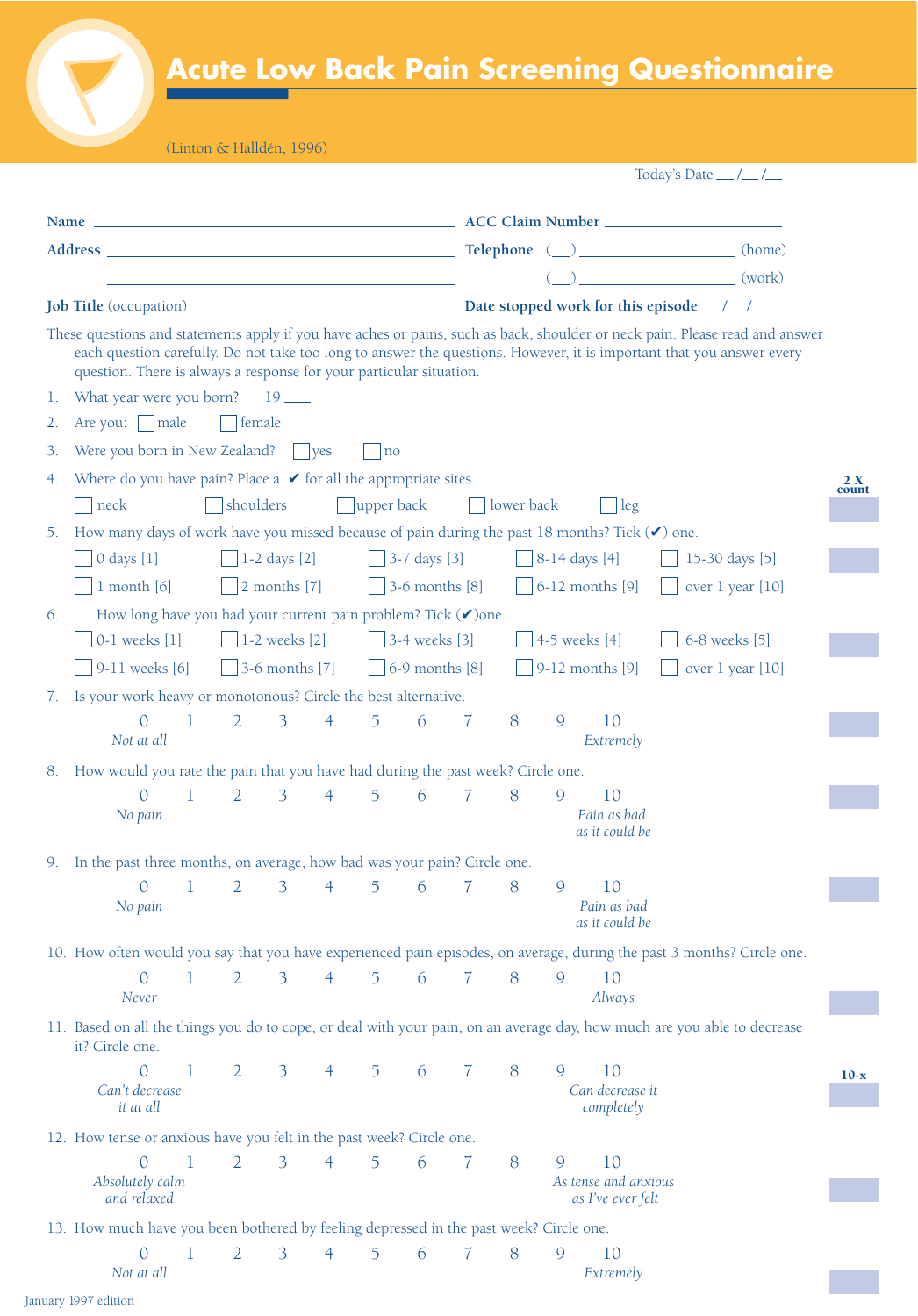|                                                          |              |                |                |                |                 |   |                |   | 14. In your view, how large is the risk that your current pain may become persistent? Circle one.                                                                                                                                      |        |
|----------------------------------------------------------|--------------|----------------|----------------|----------------|-----------------|---|----------------|---|----------------------------------------------------------------------------------------------------------------------------------------------------------------------------------------------------------------------------------------|--------|
| $\Omega$<br>No risk                                      | 1.           | $\overline{2}$ | $\mathbf{3}$   | $\overline{4}$ | $5^{\circ}$     | 6 | $\mathbf{7}$   | 8 | 9<br>10<br>Very large risk                                                                                                                                                                                                             |        |
|                                                          |              |                |                |                |                 |   |                |   | 15. In your estimation, what are the chances that you will be working in 6 months? Circle one.                                                                                                                                         | $10-x$ |
| $\Omega$<br>No chance                                    |              | $\overline{2}$ | $\overline{3}$ | $\overline{4}$ | 5               | 6 | 7              | 8 | 9<br>10<br>Very large chance                                                                                                                                                                                                           |        |
|                                                          |              |                |                |                |                 |   |                |   |                                                                                                                                                                                                                                        |        |
| how satisfied are you with your job? Circle one.         |              |                |                |                |                 |   |                |   | 16. If you take into consideration your work routines, management, salary, promotion possibilities and work mates,                                                                                                                     | $10-x$ |
| $\Omega$<br>Not at all<br>satisfied                      | Т.           | $\overline{2}$ | 3              | $\overline{4}$ | $\overline{5}$  | 6 | $\mathcal{I}$  | 8 | 9<br>10<br>Completely<br>satisfied                                                                                                                                                                                                     |        |
| affect your back.                                        |              |                |                |                |                 |   |                |   | Here are some of the things which other people have told us about their back pain. For each statement please circle<br>one number from 0 to 10 to say how much physical activities, such as bending, lifting, walking or driving would |        |
| 17. Physical activity makes my pain worse.               |              |                |                |                |                 |   |                |   |                                                                                                                                                                                                                                        |        |
| $\Omega$<br>Completely<br>disagree                       | 1            | $\overline{2}$ | $\mathfrak{Z}$ | $\overline{4}$ | $\overline{5}$  | 6 | $\overline{7}$ | 8 | 9<br>10<br>Completely<br>agree                                                                                                                                                                                                         |        |
|                                                          |              |                |                |                |                 |   |                |   | 18. An increase in pain is an indication that I should stop what I am doing until the pain decreases.                                                                                                                                  |        |
| $\Omega$<br>Completely<br>disagree                       | $\mathbf{1}$ | $\overline{2}$ | $\overline{3}$ | $\overline{4}$ | 5 <sup>5</sup>  | 6 | $\overline{7}$ | 8 | 10<br>9<br>Completely<br>agree                                                                                                                                                                                                         |        |
| 19. I should not do my normal work with my present pain. |              |                |                |                |                 |   |                |   |                                                                                                                                                                                                                                        |        |
| $\Omega$<br>Completely<br>disagree                       | n.           | 2              | $\overline{3}$ | $\overline{4}$ | 5               | 6 | $\overline{7}$ | 8 | 9<br>10<br>Completely<br>agree                                                                                                                                                                                                         |        |
| each of these activities.                                |              |                |                |                |                 |   |                |   | Here is a list of 5 activities. Please circle the one number which best describes your current ability to participate in                                                                                                               |        |
| 20. I can do light work for an hour.                     |              |                |                |                |                 |   |                |   |                                                                                                                                                                                                                                        |        |
| $\Omega$<br>Can't do it because<br>of pain problem       | n.           | $\overline{2}$ | 3              | $\overline{4}$ | $\overline{5}$  | 6 | $\mathcal{I}$  | 8 | 9<br>10<br>Can do it without pain<br>being a problem                                                                                                                                                                                   | $10-x$ |
| 21. I can walk for an hour.                              |              |                |                |                |                 |   |                |   |                                                                                                                                                                                                                                        |        |
| $\Omega$<br>Can't do it because<br>of pain problem       | 1            | $\overline{2}$ | $\overline{3}$ | $\overline{4}$ | $5\overline{)}$ | 6 | $\overline{7}$ | 8 | 9<br>10<br>Can do it without pain<br>being a problem                                                                                                                                                                                   | $10-x$ |
| 22. I can do ordinary household chores.                  |              |                |                |                |                 |   |                |   |                                                                                                                                                                                                                                        |        |
| $\Omega$<br>Can't do it because<br>of pain problem       | 1            | $\overline{2}$ | 3              | $\overline{4}$ | 5 <sup>5</sup>  | 6 | $\overline{7}$ | 8 | 9<br>10<br>Can do it without pain<br>being a problem                                                                                                                                                                                   | $10-x$ |
| 23. I can go shopping.                                   |              |                |                |                |                 |   |                |   |                                                                                                                                                                                                                                        |        |
| $\Omega$<br>Can't do it because<br>of pain problem       | - 1          | $\overline{2}$ | 3              | $\overline{4}$ | 5               | 6 | $\overline{7}$ | 8 | 9<br>10<br>Can do it without pain<br>being a problem                                                                                                                                                                                   | $10-x$ |
| 24. I can sleep at night.                                |              |                |                |                |                 |   |                |   |                                                                                                                                                                                                                                        |        |
| $\Omega$<br>Can't do it because<br>of pain problem       | T            | $\overline{2}$ | $\overline{3}$ | $\overline{4}$ | $\overline{5}$  | 6 | $\overline{7}$ | 8 | 9<br>10<br>Can do it without pain<br>being a problem                                                                                                                                                                                   | $10-x$ |

Sum

January 1997 edition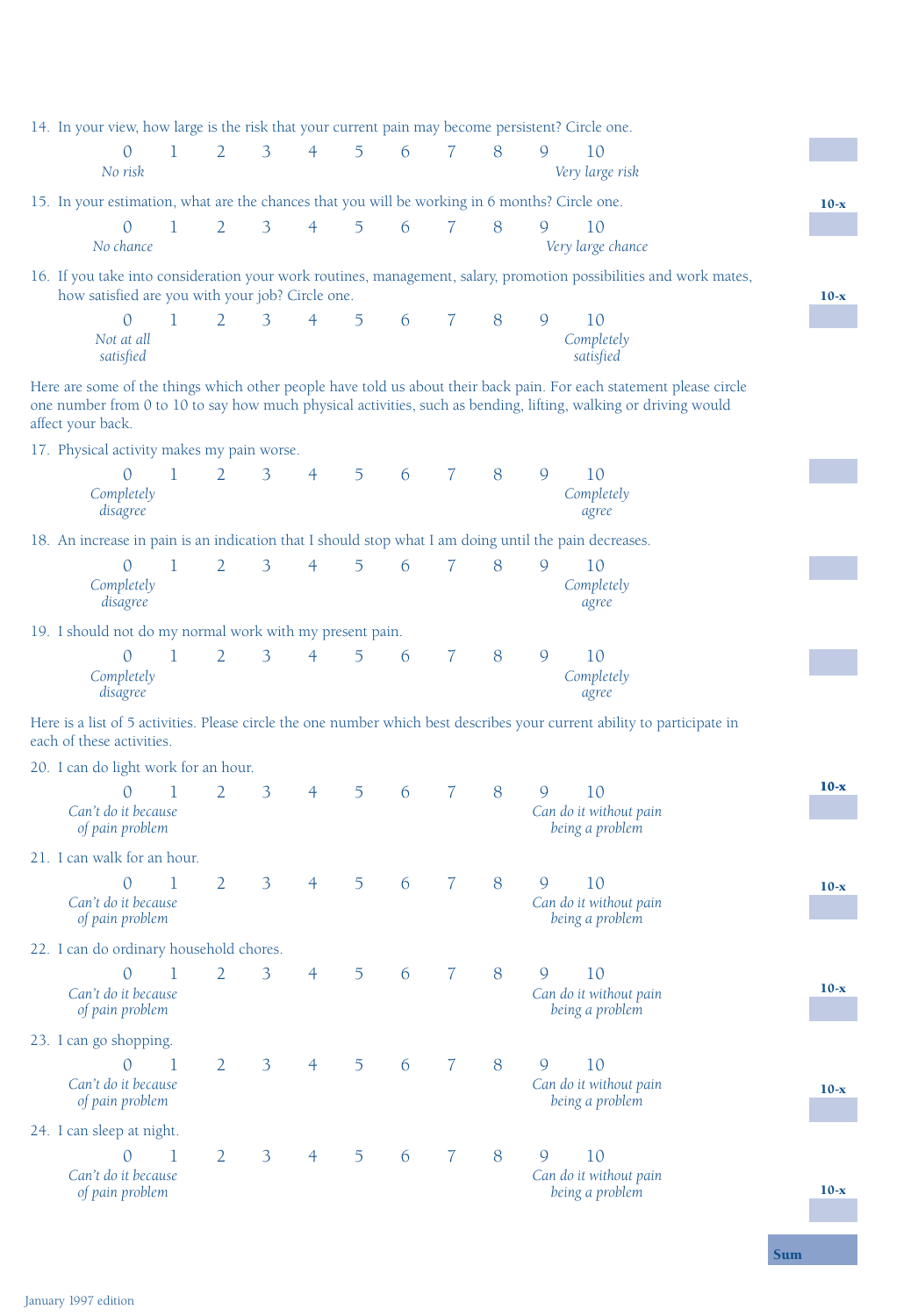

## **to Assessing Psychosocial Yellow Flags in Acute Low Back Pain**

## **Differentiate acute, recurrent, and chronic low back pain**

*Acute low back problems:* activity intolerance due to lower back or back and leg symptoms lasting less than three months.

**Chronic low back problems:** activity intolerance due to lower back or back and leg symptoms lasting more than three months.

*Recurrent low back problems:* episodes of acute low back problems lasting less than three months duration but recurring after a period of time without low back symptoms sufficient to restrict activity or function.

## **Key goal**

To identify risk factors that increase the probability of long-term disability and work loss with the associated suffering and negative effects on patients, their families, and society. This assessment can be used to target effective early management and prevent the onset of these problems.

### **The acute pain screening questionnaire**

Useful for quickly screening large numbers. Interpret the results in conjunction with the history and clinical presentation. Be aware of, and take into account, reading difficulties and different cultural backgrounds.

### **Clinical assessment**

There is good agreement that the following factors are important, and consistently predict poor outcomes:

- presence of a belief that back pain is harmful or potentially severely disabling
- fear-avoidance behaviour and reduced activity levels
- tendency to low mood and withdrawal from social interaction
- an expectation of passive treatment(s) rather than a belief that active participation will help

#### Suggested questions (to be phrased in your own style)

- Have you had time off work in the past with back pain?
- What do you understand is the cause of your back pain?
- What are you expecting will help you?
- How is your employer responding to your back pain? Your co-workers? Your family?
- What are you doing to cope with back pain?
- Do you think that you will return to work? When?

This Quick Reference Guide to Assessing Psychosocial Yellow Flags in Acute Low Back Pain is to be used in conjunction with the full document. You are strongly advised to read that first.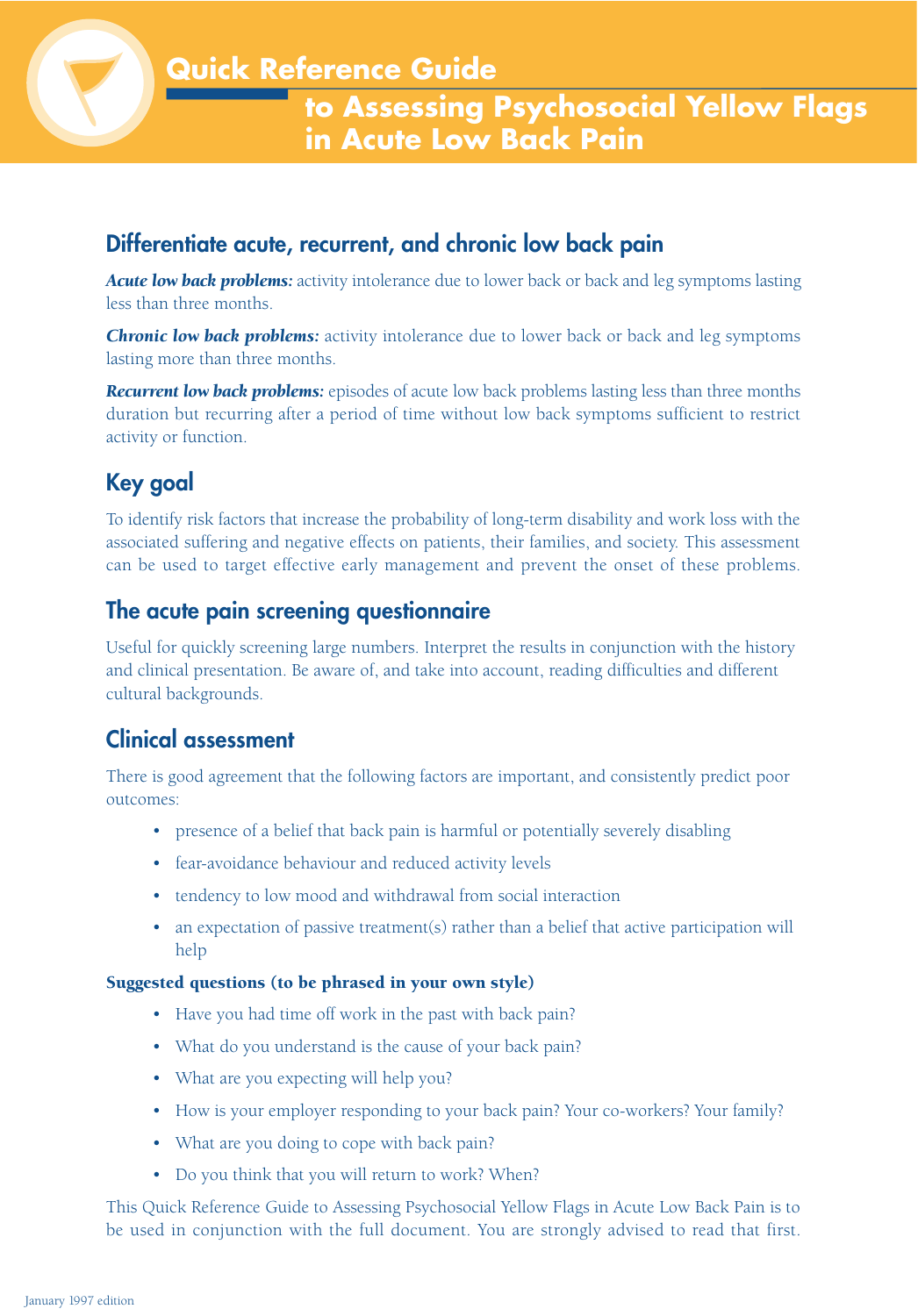## **Deciding how to assess Psychosocial Yellow Flags**

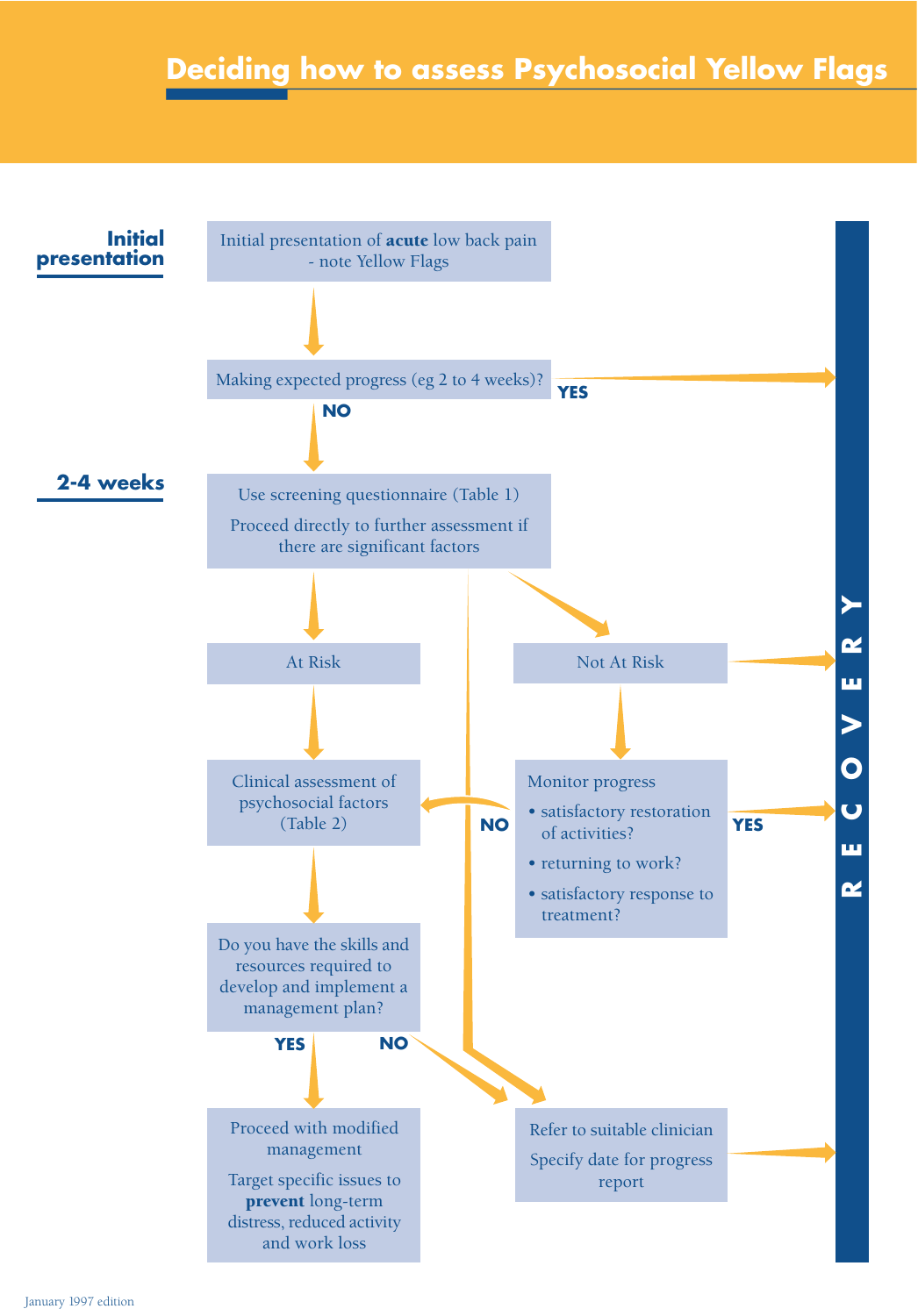